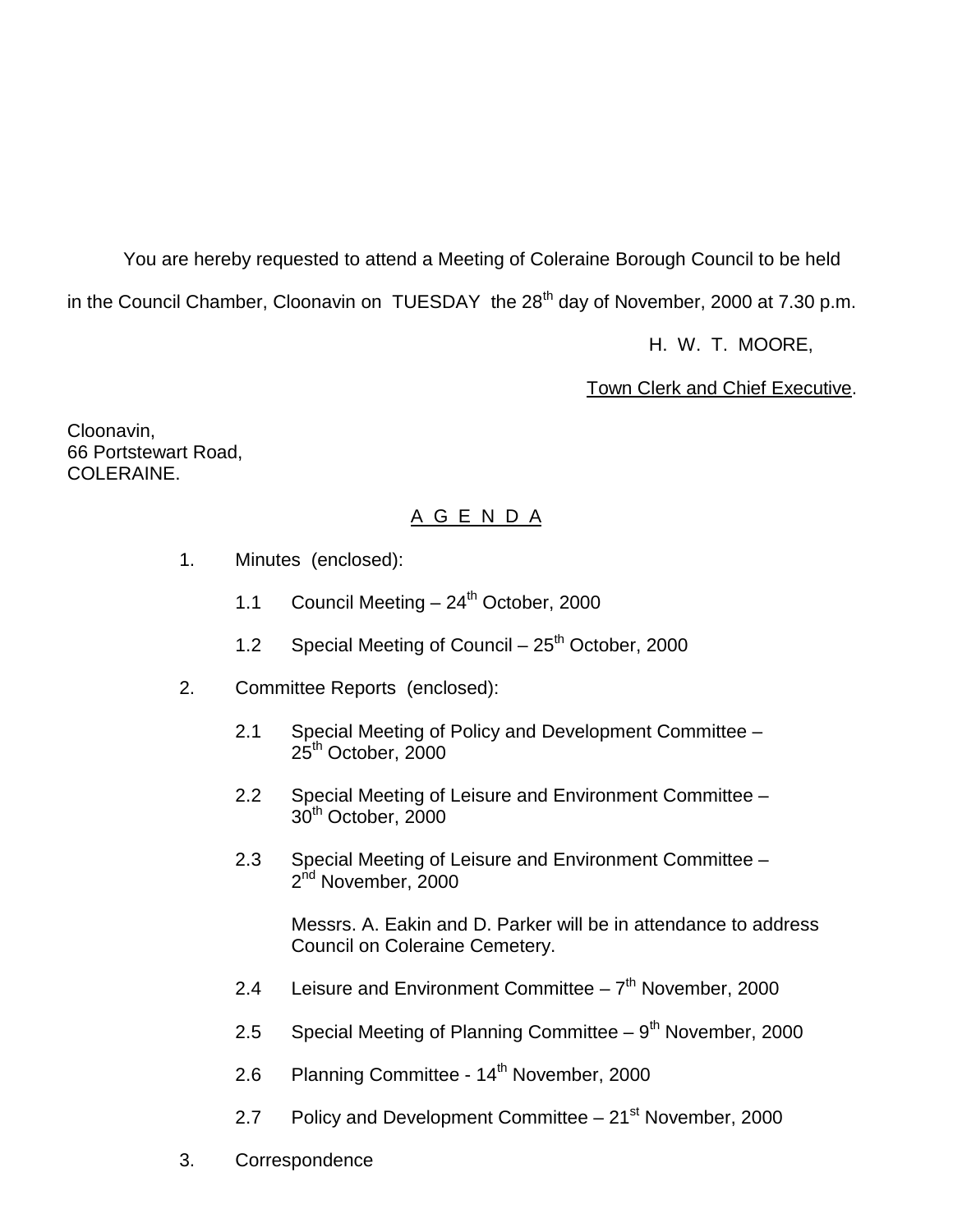4. Documents for Sealing

# **Enclosed for Information:**

- (1) Minutes of the Meeting of the Northern Health and Social Services Council of  $4<sup>th</sup>$  October, 2000
- (2) Causeway Hospital News Issue No. 14 October 2000

To: Each Member of Council. 2000.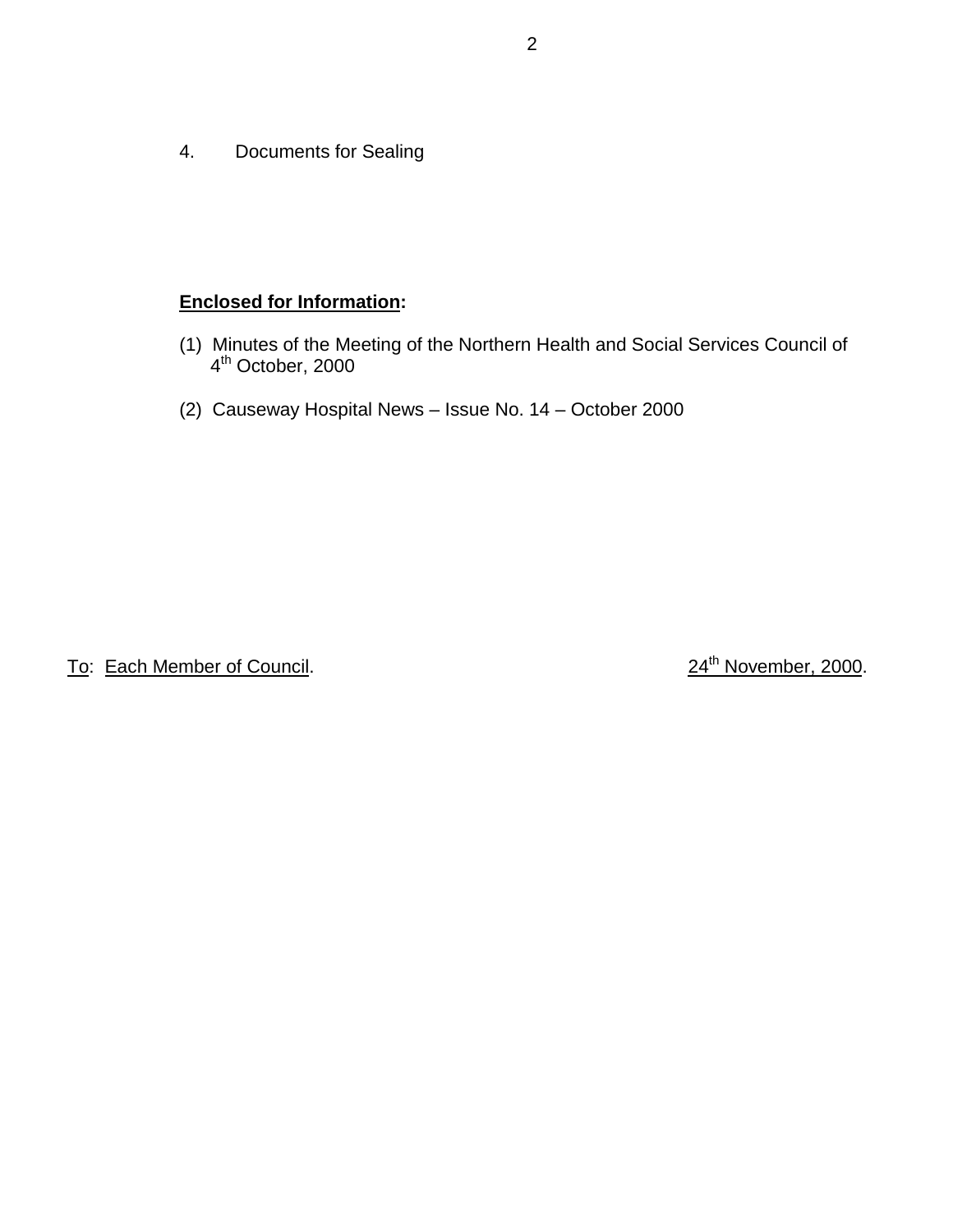### **COLERAINE BOROUGH COUNCIL**

Minutes of proceedings of Coleraine Borough Council held in the Council Chamber, Cloonavin on Tuesday, 24<sup>th</sup> October, 2000 at 7.30 p.m.

**Convened:** As per Notice attached

The Mayor, Councillor E. A. Johnston (Mrs.) in the Chair

The Deputy Mayor, Councillor B. E. Dempsey (Mrs.)

#### **Aldermen**

C. S. Alexander (Ms.) W. H. King  $($ ltems  $1.0 - 9.1)$  W. J. McClure

#### **Councillors**

D. D. Barbour D. McClarty E. T. Black (Mrs.) G. L. McLaughlin R. S. Bolton R. A. McPherson O. M. Church (Mrs.) W. Mathews W. T. Creelman E. M. Mullan J. J. Dallat E. O'Hara  $($ ltems  $9.0 - 9.5)$  R. D. Stewart N. F. Hillis

#### **Officers in**

**Attendance:** Town Clerk and Chief Executive, Director of Leisure Services, Director of Corporate Services, Director of Environmental Health, Senior Technical Officer, Principal Administrative Officer and Administrative Assistant

**Apologies:** Aldermen Mrs. Armitage and Watt and Councillor Bradley

#### **1.0 MINUTES**

The Minutes of the Council Meeting of 26<sup>th</sup> September, 2000 and the Special Meeting of 16<sup>th</sup> October, 2000 were confirmed and signed.

### **2.0 COMMITTEE REPORTS**

| 2.1 | Leisure and Environment | The Chairman, Councillor O'Hara, moved the                                        |
|-----|-------------------------|-----------------------------------------------------------------------------------|
|     | Committee               | adoption of the Leisure and Environment                                           |
|     |                         | Committee Report; this was duly seconded by<br>Alderman Ms. Alexander and agreed. |
|     | Mattare arising:        |                                                                                   |

Matters arising:

2.1.1 Portrush Town Hall Reported that The Hearth Revolving Fund would now be attending the December Meeting of Committee.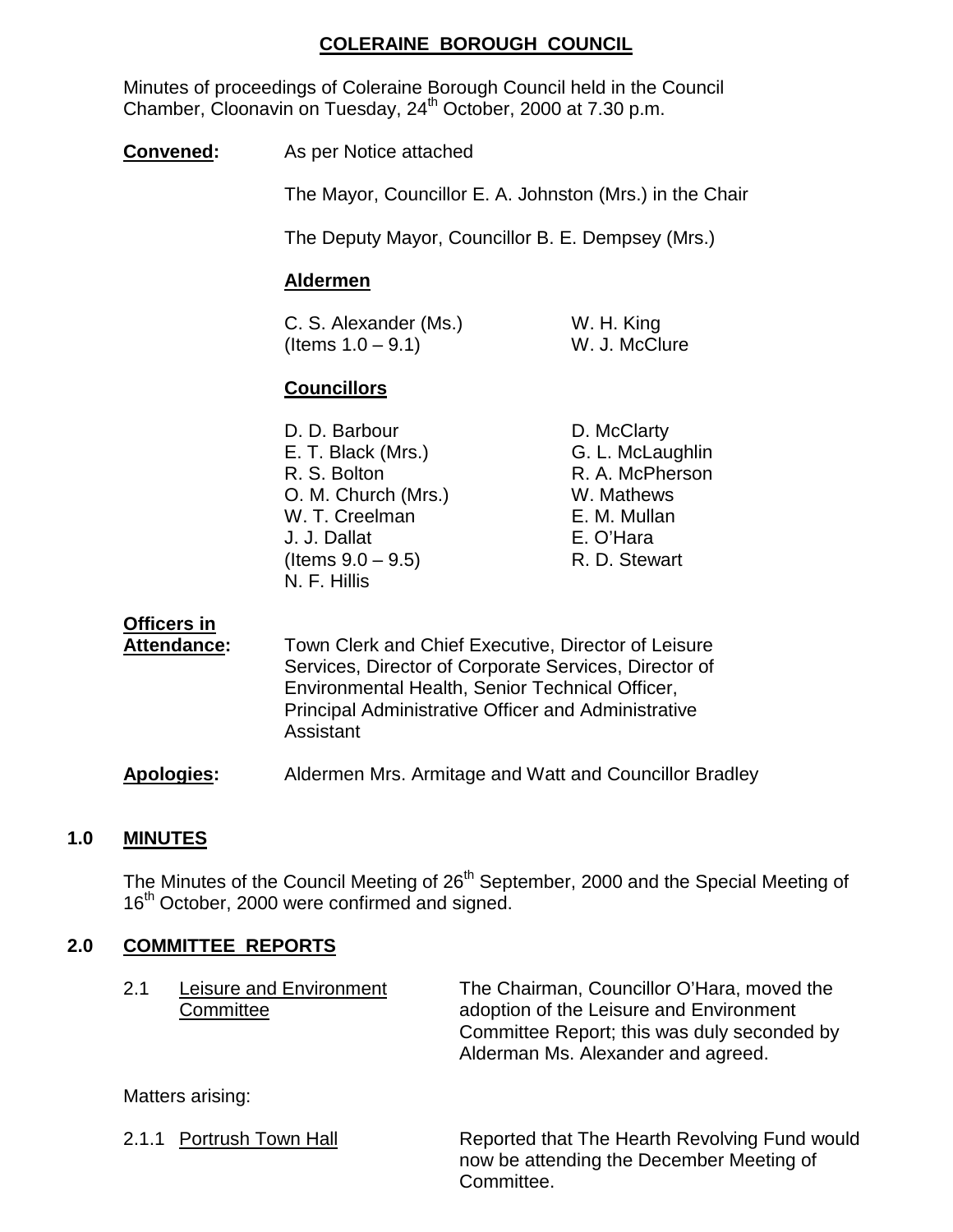Noted. 2.2 Planning Committee The Vice Chairman, Councillor Bolton, moved the adoption of the Planning Committee Report; this was duly seconded by Alderman King and agreed.

Matters arising:

access from The Promenade at The Golf Hotel, Main Street, Noted. Castlerock for The Golf Hotel

2.2.1 Application No. 10 **In response to a query regarding the voting on** C/2000/0506/F this application Councillor Bolton confirmed Provision of car park with that he had voted in favour of the amendment.

2.2.2 Special Meeting The Town Clerk and Chief Executive reported that a Special Meeting of the Planning Committee would be held on Thursday, 9<sup>th</sup> November, 2000 to discuss potential improvements to the consultative process.

- 2.3 Community/Police Forum The Chairman, Councillor McPherson, moved the adoption of the Community/Police Forum Report; this was duly seconded by Councillor Mrs. Church and agreed.
- 2.4 Policy and Development The Chairman, Councillor Barbour, moved the Committee adoption of the Policy and Development Committee Report; this was duly seconded by Councillor Stewart and agreed.

### 3.0 ENTERTAINMENTS LICENCES

Consideration was given to the Director of Technical Services' Report on Entertainments Licences (previously supplied).

It was anticipated that applications would be received by Council from Entertainments Licence holders requesting extensions to the hours during which entertainment may be provided for December  $26^{th}$  and December  $31^{st}/J$ anuary  $1^{st}$  celebrations.

Agreed:

That, as in previous years, Council delegate power to the officers for the authorisation of such extensions.

#### **4.0 NORTH-EASTERN EDUCATION AND LIBRARY BOARD**

Tabled:

Minutes of the North-Eastern Education and Library Board dated  $27<sup>th</sup>$  June, 2000.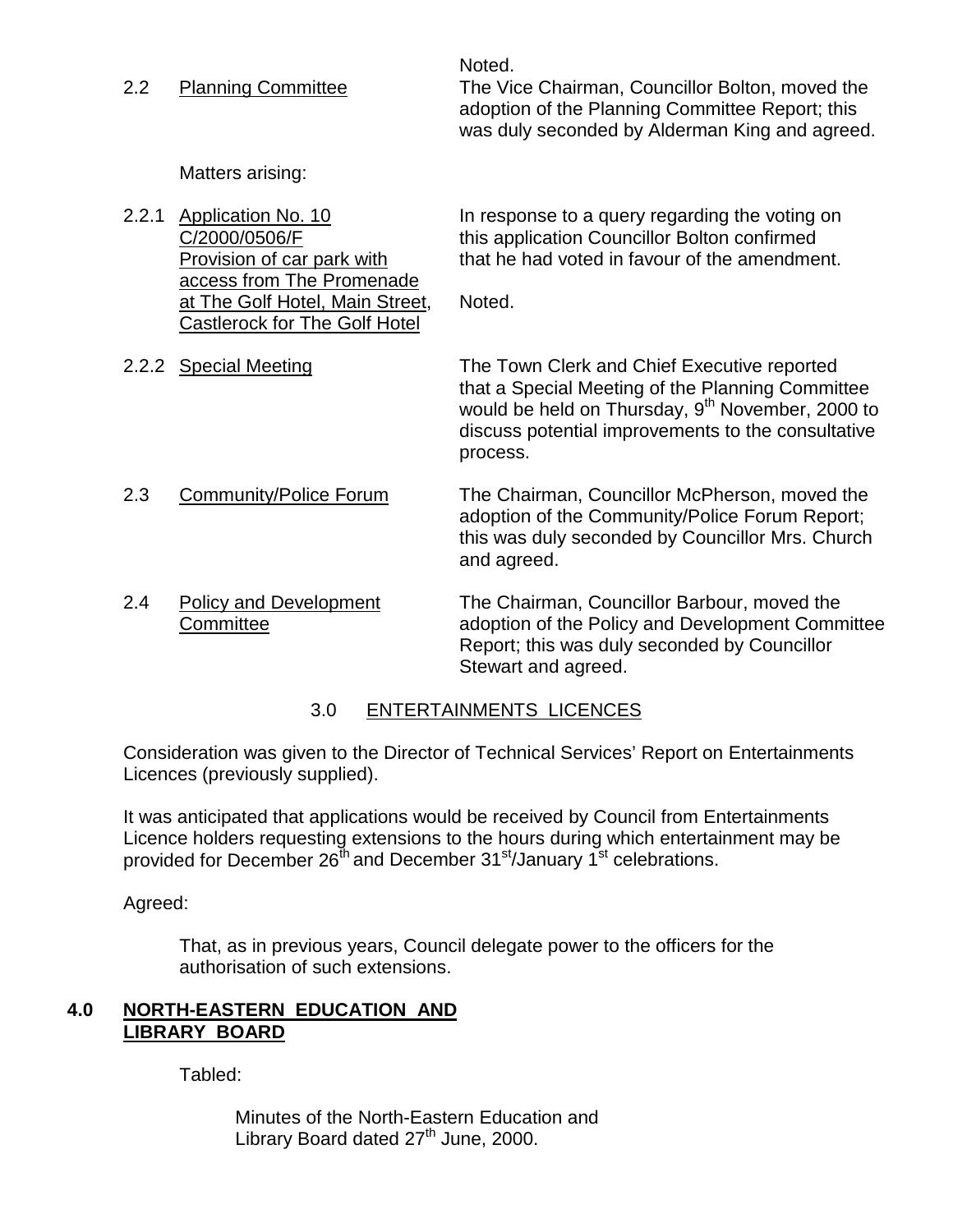#### **5.0 NORTHERN IRELAND HOUSING EXECUTIVE - QUARTERLY PROGRESS REPORT**

Tabled:

The Northern Ireland Housing Executive – Quarterly Progress Report for the period June – September, 2000.

#### **6.0 CITIZENS' ADVICE BUREAU**

Reported that the Annual General Meeting of Coleraine and Districts' Citizens' Advice Bureau would be held on Tuesday, 7<sup>th</sup> November at 1.00 p.m. in Coleraine Town Hall. All Council members were cordially invited.

Noted.

#### **7.0 FAMILIARISATION VISIT - CIVIC HEADQUARTERS**

The Town Clerk and Chief Executive advised members that relocation to the new Civic Headquarters would take place during the week commencing 13<sup>th</sup> November, 2000, followed by opening to the public on Monday, 20<sup>th</sup> November, 2000.

A familiarisation visit would be held for members on Monday  $20<sup>th</sup>$  November, 2000 at 7.00 p.m.

Noted.

#### **8.0 DOCUMENTS FOR SEALING**

Resolved:

That the following documents be sealed:

1. Cemetery Titles Registration Numbers 2648 – 2653 inclusive:

- Agherton **Ballywillan** Coleraine 4
- Portstewart 2

Advanced Deed:

Portstewart 1

#### **9.0 ROADS SERVICE INTERIM REPORT 2000 - 2001**

The Mayor welcomed Mr. D. Orr, Divisional Roads Manager and Mr. M. Glover, Section Engineer, who were in attendance to present the Interim Report 2000 – 2001 (previously supplied).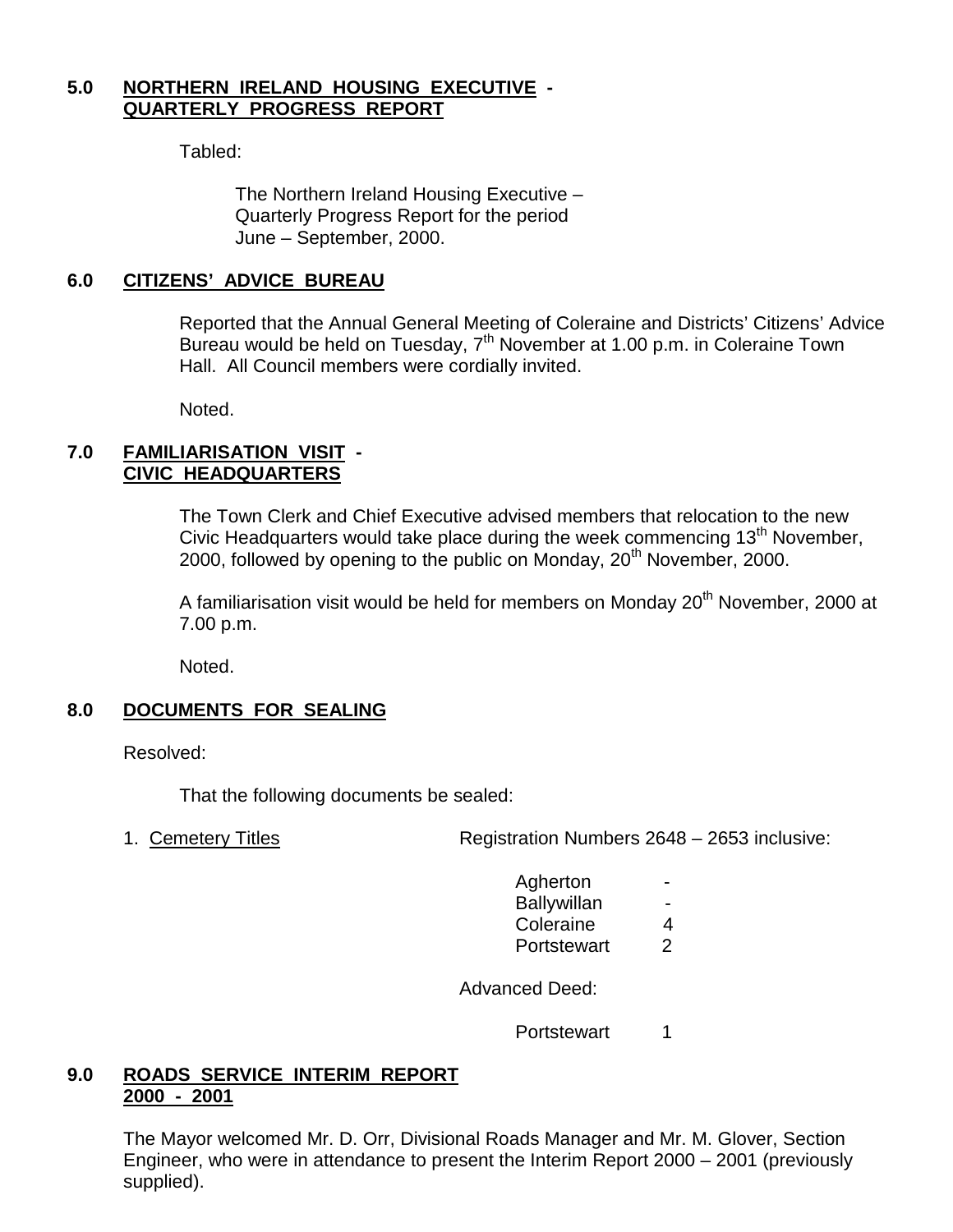The Divisional Roads Manager elaborated on the programme of work already carried out as well as outlining plans for the forthcoming years.

| 9.1 | Pedestrian and Cycle Bridge,<br>Coleraine       | The Divisional Roads Manager reported that the<br>pedestrian and cycle bridge would now proceed as<br>outstanding matters had been resolved.                                                                                                            |
|-----|-------------------------------------------------|---------------------------------------------------------------------------------------------------------------------------------------------------------------------------------------------------------------------------------------------------------|
|     |                                                 | Contractual arrangements were being finalised and<br>it was hoped that the scheme would be completed<br>by May, 2001.                                                                                                                                   |
| 9.2 | Dunhill Road/Drumcroone<br><b>Road Junction</b> | Members again expressed concern regarding<br>the problems encountered at the Dunhill<br>Road/Drumcroone Road junction.                                                                                                                                  |
|     |                                                 | The Divisional Roads Manager outlined the results<br>of the surveys carried out by Roads Service and<br>advised members that he would investigate the<br>possibility of introducing some form of traffic<br>calming measures.                           |
| 9.3 | <b>Planning Process</b>                         | Reference was made to a number of planning<br>applications being refused only on the grounds of<br>Roads Service objections and the lack of<br>information being available at Planning Committee<br>Meetings.                                           |
|     |                                                 | The Divisional Roads Manager was of the opinion<br>that the Planning Officers could answer any<br>queries but in special cases an officer from Roads<br>Service could be in attendance.                                                                 |
| 9.4 | Housing Estates - Criteria                      | Reference was made to the necessary criteria for<br>implementing traffic calming in housing estates.                                                                                                                                                    |
|     |                                                 | The Divisional Roads Manager advised that due to<br>the complexity of the matter a full written reply<br>would be forwarded to the Town Clerk and Chief<br>Executive.                                                                                   |
| 9.5 | <b>Lodge Road Roundabout</b>                    | The Divisional Roads Manager advised that the<br>new traffic signals at the Lodge Road roundabout<br>would be operational from early November. A<br>leaflet and map detailing the new arrangements<br>would be distributed to the public in due course. |

Various other queries were raised by members and the Divisional Roads Manager agreed to investigate these and report back in due course.

The Mayor thanked the representatives for their attendance.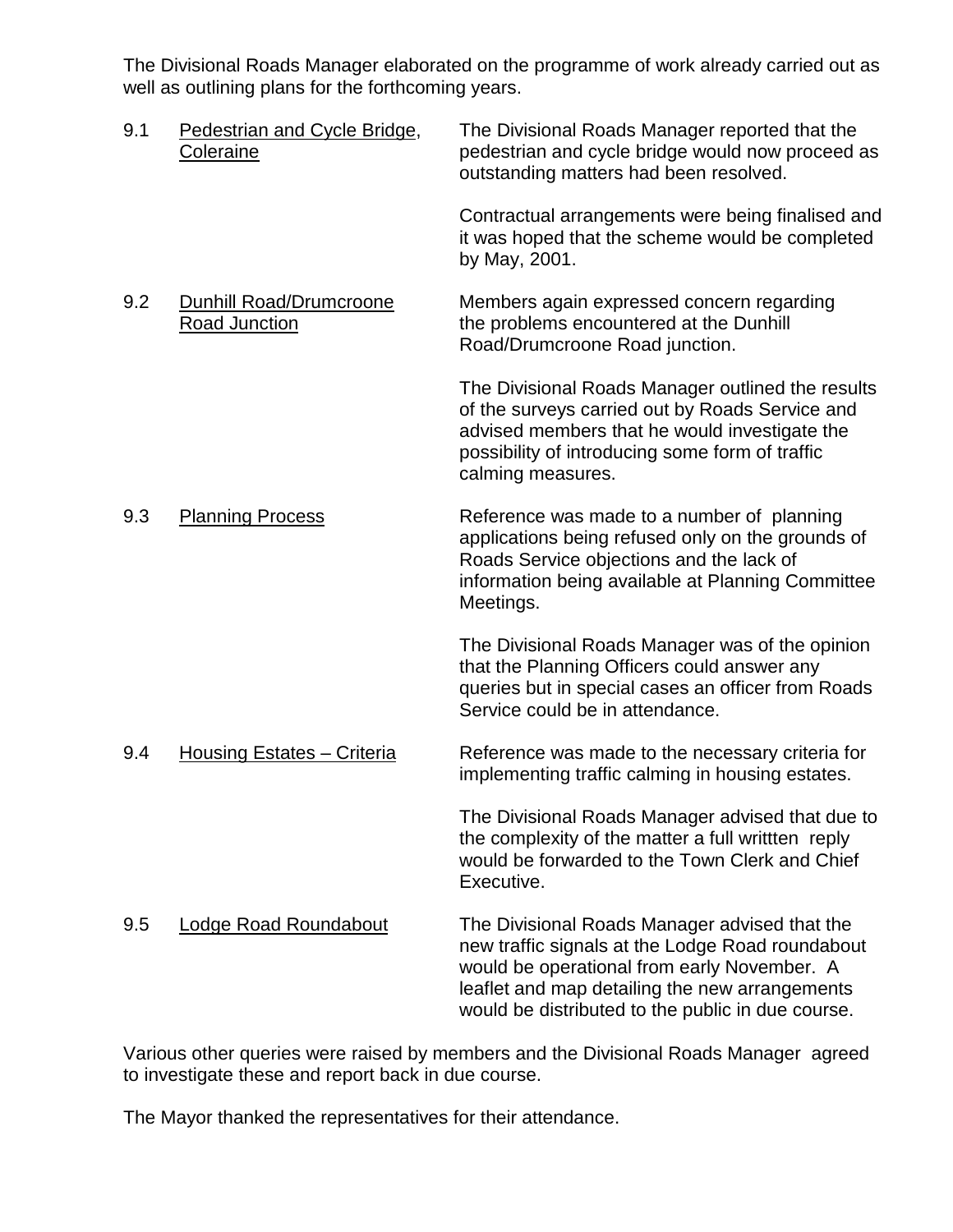### **SPECIAL MEETING**

# **25th October, 2000.**

| Convened:<br>To consider the appointment of six persons as Coleraine<br>Harbour Commissioners for a three year period from<br>November 2000 |                                                                                                                       |                                                                                                 |  |
|---------------------------------------------------------------------------------------------------------------------------------------------|-----------------------------------------------------------------------------------------------------------------------|-------------------------------------------------------------------------------------------------|--|
|                                                                                                                                             | Two members from Council<br>(a)<br>(b)<br>(previously supplied)                                                       | Four members as recommended in the report                                                       |  |
| <b>Present:</b>                                                                                                                             | The Mayor, Councillor E. A. Johnston (Mrs.),<br>in the Chair                                                          |                                                                                                 |  |
|                                                                                                                                             | The Deputy Mayor, Councillor B. E. Dempsey (Mrs.)                                                                     |                                                                                                 |  |
|                                                                                                                                             | <b>Aldermen</b>                                                                                                       |                                                                                                 |  |
|                                                                                                                                             | C. S. Alexander (Ms.)<br>W. H. King                                                                                   | W. J. McClure                                                                                   |  |
|                                                                                                                                             | Councillors                                                                                                           |                                                                                                 |  |
|                                                                                                                                             | D. D. Barbour<br>E. T. Black (Mrs.)<br>R. S. Bolton<br>J. M. Bradley<br>W. T. Creelman<br>N. F. Hillis<br>D. McClarty | G. L. McLaughlin<br>R. A. McPherson<br>W. Mathews<br>E. M. Mullan<br>E. O'Hara<br>R. D. Stewart |  |
| <b>Officers in</b><br><b>Attendance:</b>                                                                                                    |                                                                                                                       | Town Clerk and Chief Executive and Administrative Assistant                                     |  |
| Apologies:                                                                                                                                  | <b>Dallat</b>                                                                                                         | Aldermen Mrs. Armitage and Watt, Councillors Mrs. Church and                                    |  |

#### **1.0 APPOINTMENT OF HARBOUR COMMISSIONERS**

Consideration was given to the appointment of two Council members as Coleraine Harbour

Commissioners for a three year period from November 2000.

Following discussion it was proposed by Alderman King and seconded by Councillor McClarty:

That Councillor O'Hara be appointed.

It was proposed by Councillor McPherson and seconded by Councillor Bolton: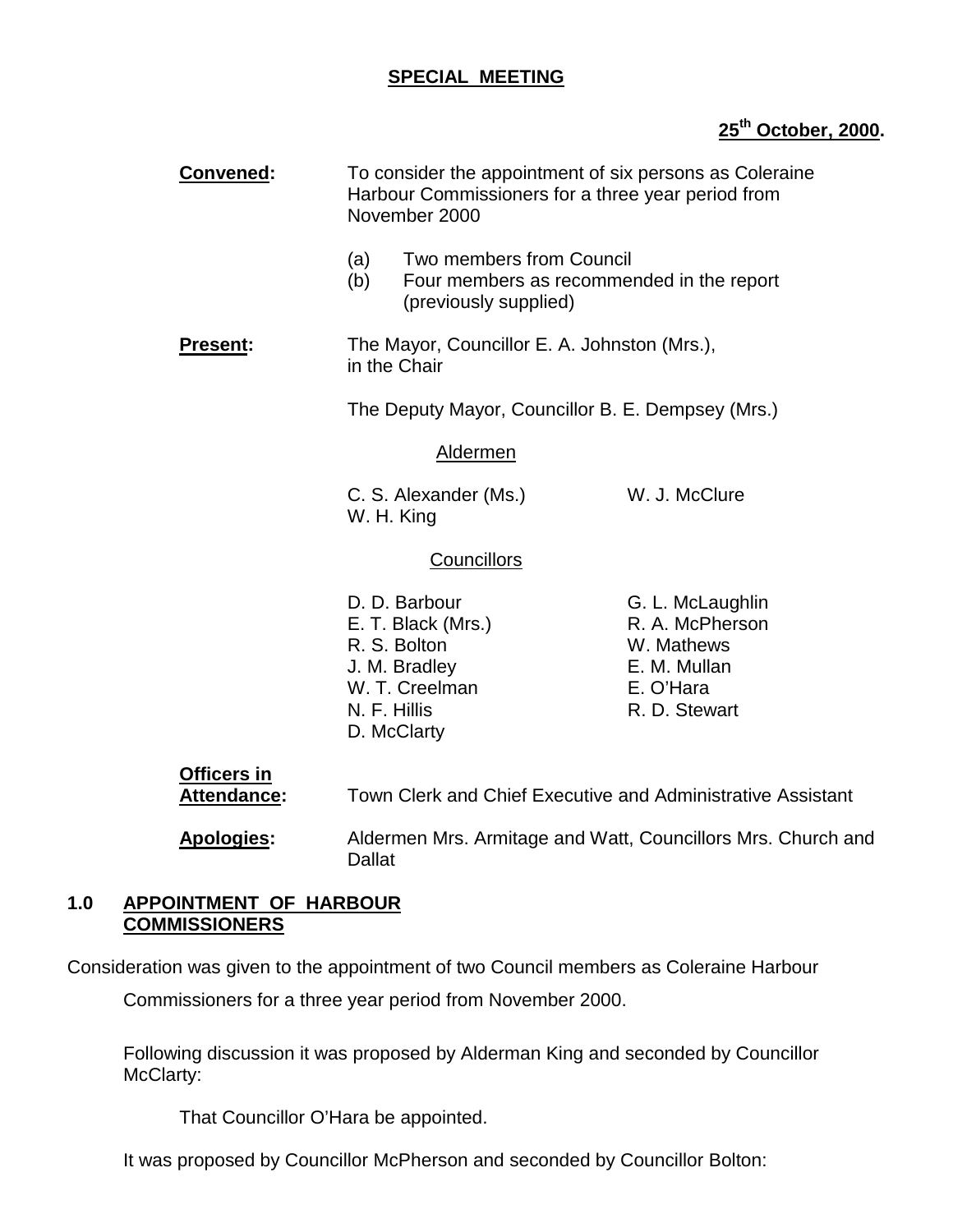That Councillor Mrs. Black be appointed.

It was proposed by Councillor McLaughlin and seconded by Alderman Ms. Alexander:

That Councillor Bradley be appointed.

Councillor Bradley declined the nomination.

It was proposed by Alderman Ms. Alexander and seconded by Councillor McLaughlin:

That Councillor Mullan be appointed.

On a vote being taken the candidates received the following votes:

Councillor O'Hara - 10 votes Councillor Mrs. Black – 11 votes Councillor Mullan – 9 votes

Councillors Mrs. Black and O'Hara were, therefore, duly elected to serve as Coleraine Harbour Commissioners for a three year period commencing November 2000.

1.1 Open Selection Process Consideration was given to the Town Clerk and Chief Executive's Report (previously supplied) on the open selection process to fill four posts for appointment as Coleraine Harbour Commissioners. Interviews had been held on  $19<sup>th</sup>$  September, 2000 and as a result the interviewing panel had unanimously recommended that the undernoted persons be appointed by Council to serve as Harbour Commissioners for a three year period commencing November 2000:

> Mr. R. J. Aiken, 6 Knocktarna Grange, Coleraine Mr. R. Anderson, 10 Seafield Park, Portstewart Mr. C. V. Hamill, 5 Mountsandel Road, Coleraine Mr. W. Oliver, Exorna Lane, Castlerock

Following discussion it was proposed by Councillor Barbour, seconded by Councillor Bradley and agreed:

> That Council endorse the recommendation of the interviewing panel and appoint these four persons to serve as Harbour Commissioners for the three year period commencing November 2000.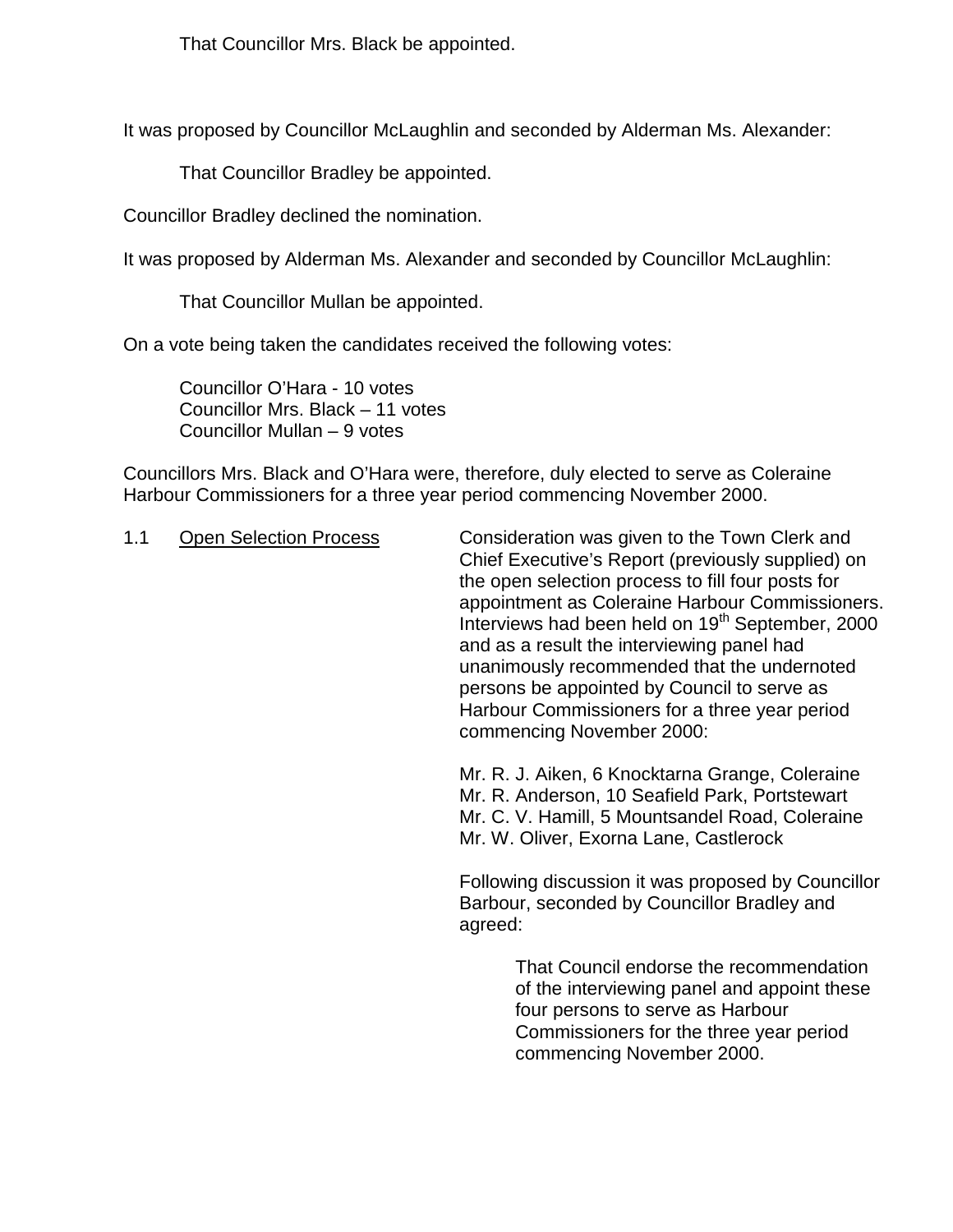#### **SPECIAL MEETING**

#### **POLICY AND DEVELOPMENT COMMITTEE**

#### **25th October, 2000.**

| <b>Present:</b>                                      | Councillor D. D. Barbour, in the Chair                                                                                         |                                                                                                 |
|------------------------------------------------------|--------------------------------------------------------------------------------------------------------------------------------|-------------------------------------------------------------------------------------------------|
|                                                      | The Mayor, Councillor E. A. Johnston (Mrs.)                                                                                    |                                                                                                 |
|                                                      | The Deputy Mayor, Councillor B. E. Dempsey (Mrs.)                                                                              |                                                                                                 |
|                                                      | <b>Aldermen</b>                                                                                                                |                                                                                                 |
| W. J. McClure<br>C. S. Alexander (Ms.)<br>W. H. King |                                                                                                                                |                                                                                                 |
|                                                      | <b>Councillors</b>                                                                                                             |                                                                                                 |
|                                                      | D. D. Barbour<br>E. T. Black (Mrs.)<br>J. M. Bradley<br>W. T. Creelman<br>N. F. Hillis<br>D. McClarty                          | G. L. McLaughlin<br>R. A. McPherson<br>W. Mathews<br>E. M. Mullan<br>E. O'Hara<br>R. D. Stewart |
| Officers in<br>Attendance:                           | Town Clerk and Chief Executive, Head of Development<br>Services, Tourism and Marketing Officer and Administrative<br>Assistant |                                                                                                 |
| <b>Apologies:</b>                                    | Aldermen Mrs. Armitage and Watt, Councillors Bolton,<br>Mrs. Church and Dallat                                                 |                                                                                                 |

#### **1.0 DRAFT TOURISM DEVELOPMENT STRATEGY 2000 - 2010**

Consideration was given to the draft Tourism Development Strategy Document 2000 – 2010

(previously supplied).

Members noted that the aim of the study was to produce a tourism development strategy for the Borough which is soundly market based, identifies the opportunities and the needs of the Borough, attracts support from the private, public and community sectors and provides a dynamic framework for action for the next ten years.

The Tourism and Marketing Officer presented the draft tourism development strategy document (summary circulated) and elaborated on the consultative process that had been undertaken, together with the vision for the future, marketing strategy and product development aspects of the document. Ms. Mann also highlighted accommodation matters, the quality assurance process and ongoing development of the strategy as detailed in the document.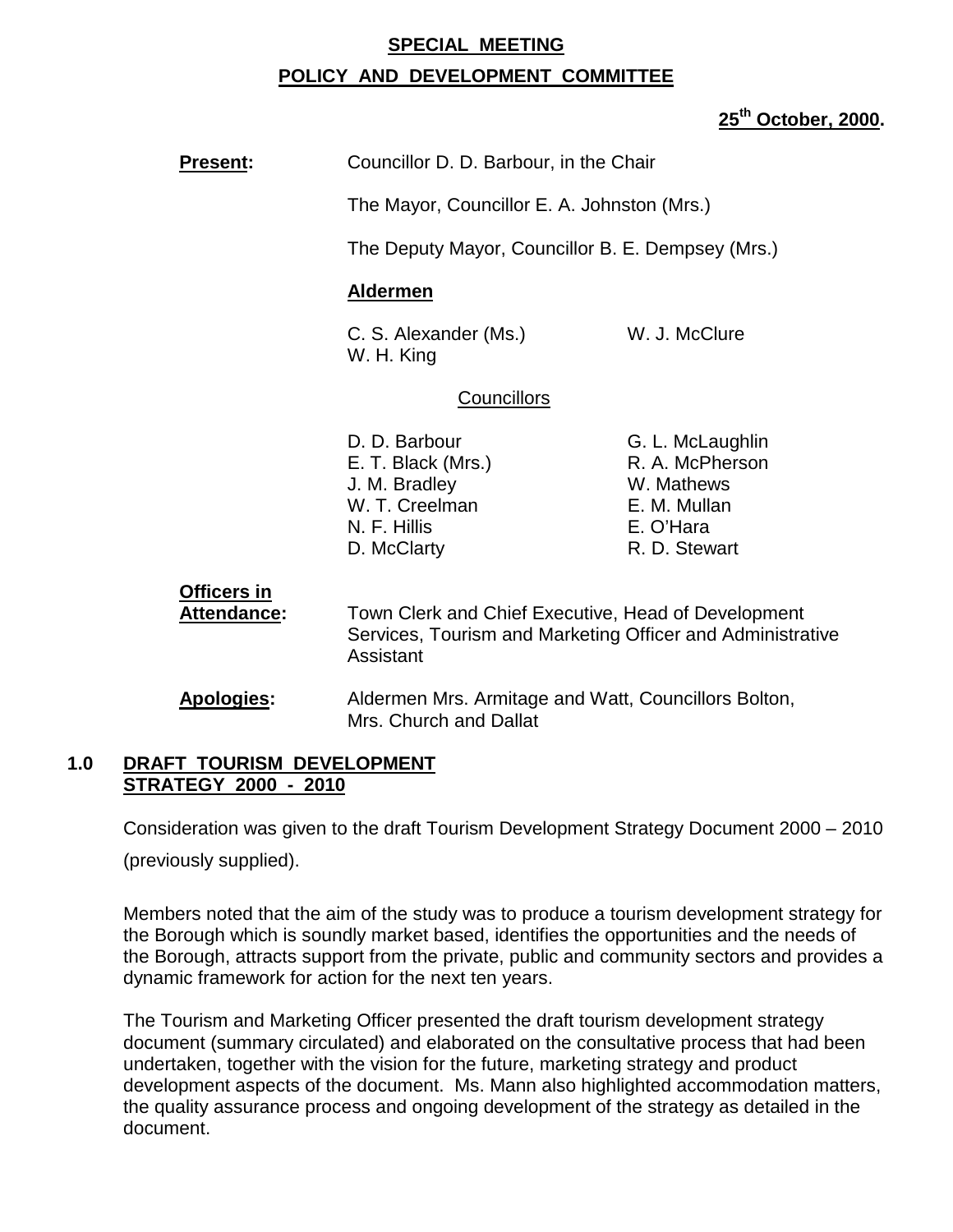A full discussion ensued on this topic during which Ms. Mann answered various members' questions on the draft strategy proposals.

The Chairman and members congratulated the Tourism and Marketing Officer for her work in producing the draft strategy.

It was proposed by Councillor Hillis, seconded by Councillor Mullan and unanimously agreed that Council adopt the Tourism Development Strategy 2000 – 2010.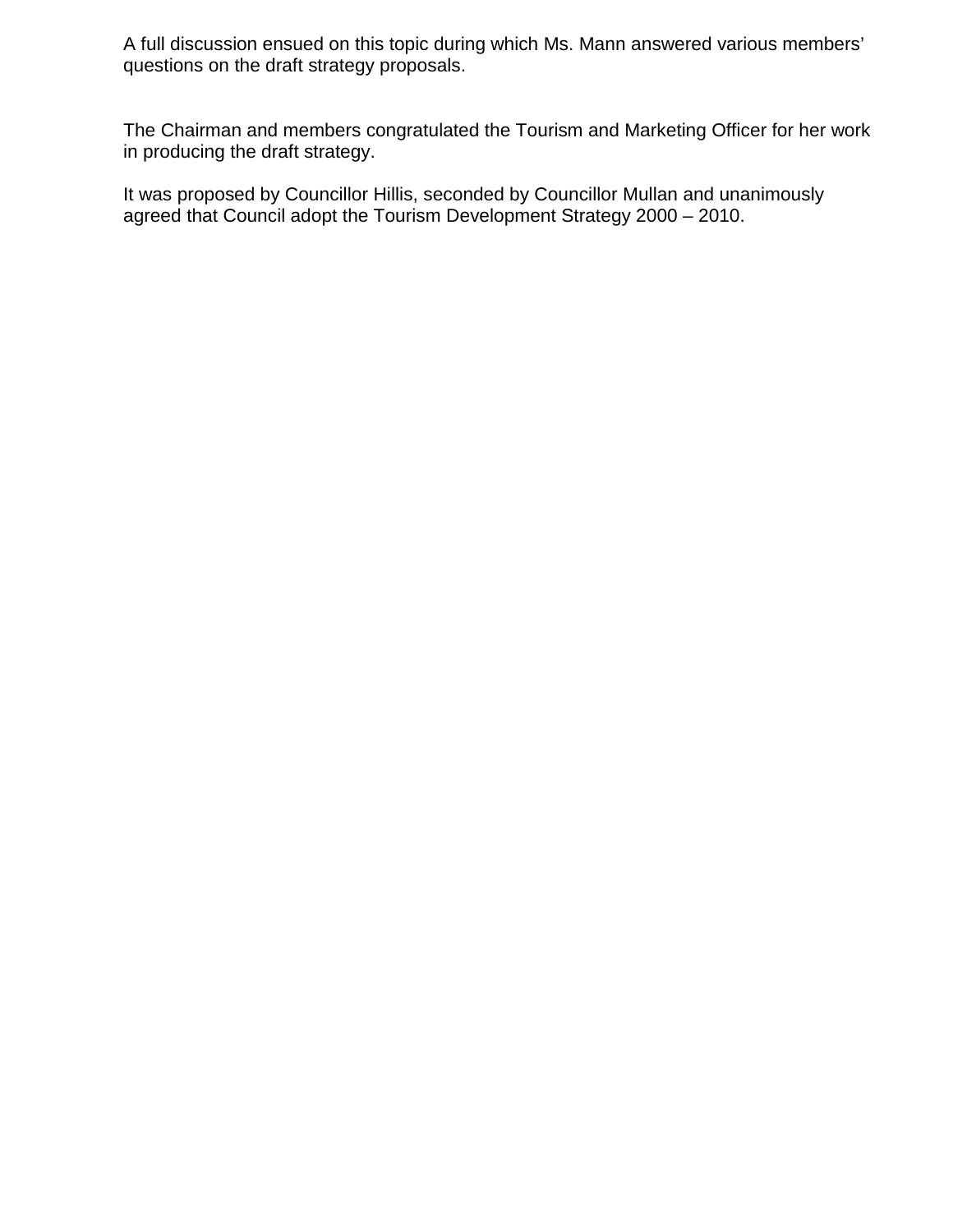#### **SPECIAL MEETING**

#### **LEISURE AND ENVIRONMENT COMMITTEE**

#### **30th October, 2000.**

- **Convened:** To consider a preliminary request from Coleraine Rugby Football and Cricket Club regarding use of a portion of Council's land at Rugby Avenue, Coleraine.
- **Present:** Alderman W. H. King in the Chair

The Deputy Mayor, Councillor B. E. Dempsey (Mrs.)

#### **Aldermen**

C. S. Alexander (Ms.) W. J. Watt

### **Councillors**

| D. D. Barbour       | D. McClarty      |
|---------------------|------------------|
| E. T. Black (Mrs.)  | G. L. McLaughlin |
| R. S. Bolton        | R. A. McPherson  |
| O. M. Church (Mrs.) | E. M. Mullan     |
| W. T. Creelman      | R. D. Stewart    |
| N. F. Hillis        |                  |

#### **Officers in**

**Attendance:** Director of Leisure Services, Leisure Services Officer, Principal Administrative Officer and Administrative Assistant

**Apologies:** The Mayor, Alderman Mrs. Armitage, Councillors Bradley, Dallat, Mathews and O'Hara

The Director of Leisure Services explained that a letter had been received from Coleraine Rugby Football and Cricket Club in August outlining proposals for the future re-development of the Club. Two possible options were being investigated by the Club:

- 1. The Club to sell lands, including the clubhouse and car park on the Coleraine side of Rugby Avenue and do a complete rebuild to include three 'prunty' pitches, cricket square and floodlighting on the Ballymoney side of Rugby Avenue.
- 2. The Club to sell only the land on the Coleraine side of Rugby Avenue but retain the clubhouse and car parking and build a grandstand with indoor training/ changing facilities and develop the grounds as above.

Both options would involve extensive new car parking to ensure that the junior members playing rugby did not have to cross Rugby Avenue and the Club were seeking to acquire approximately 3.06 acres of Council land at the Rugby Avenue Sports Complex. In exchange for this 3.06 acres of land the Club suggested the re-development of the existing all-weather hockey pitch by providing a fully serviced synthetic pitch at an approximate cost of £300k.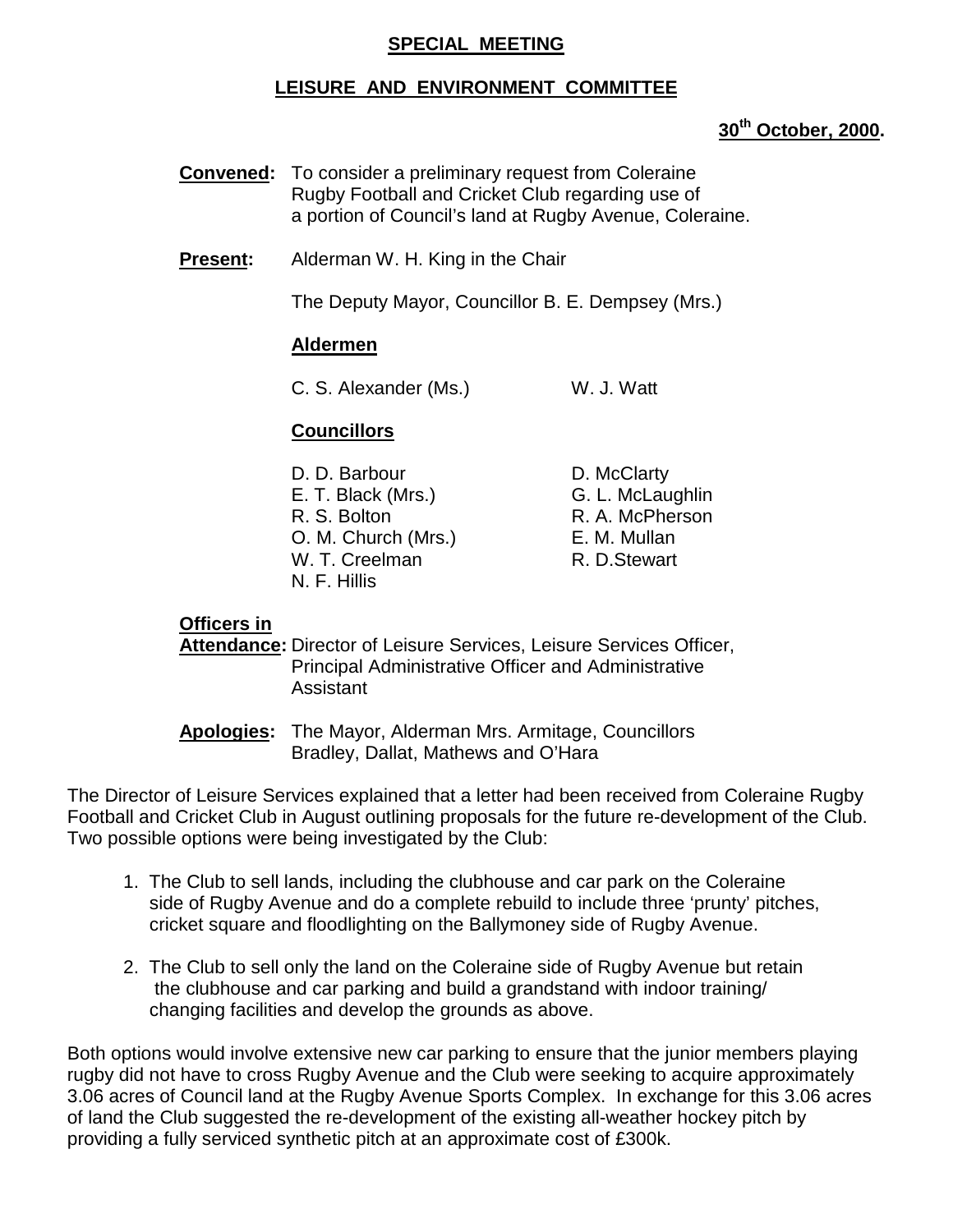The Director of Leisure Services suggested to members that the two key issues to be considered by Council were:

Does Council wish to release the land to the Club to facilitate its development and, if so, does it wish to see a synthetic pitch provided.

At this point in the Meeting the Mayor welcomed Mr. J. McGowan, Mr. P. Taylor and Mr. R. McCook from Coleraine Rugby Football and Cricket Club who were in attendance to address Committee on the proposals.

Mr. J. McGowan, Chairman of the Club, addressed Committee and elaborated on the proposals.

Mr. McGowan answered various members' questions on this topic after which the representatives withdrew.

Following a full discussion it was proposed by Councillor McClarty and seconded by Councillor Barbour:

That Council explore, in principle, the possibility of facilitating the request from Coleraine Rugby Football and Cricket Club.

On being put to the Meeting the proposal was carried, eleven members voting in favour and five members voting against.

Council is recommended to agree.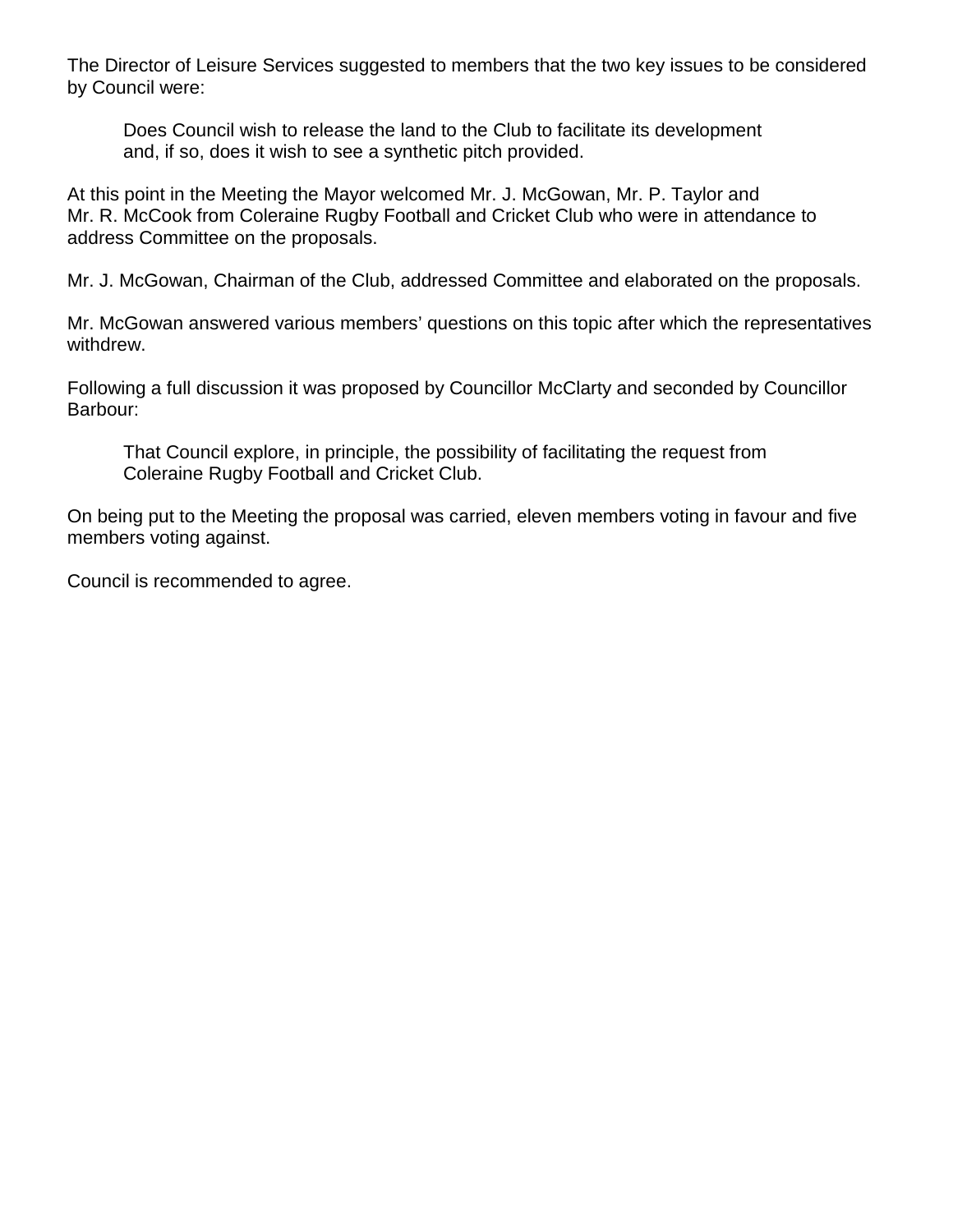### **LEISURE AND ENVIRONMENT COMMITTEE**

#### **7th November, 2000.**

**Present:** Councillor E. O'Hara in the Chair

The Mayor, Councillor E. A. Johnston (Mrs.)

The Deputy Mayor, Councillor B. E. Dempsey (Mrs.)

#### **Aldermen**

| C. S. Alexander (Ms.)    | W. J. McClure        |
|--------------------------|----------------------|
| P. E. A. Armitage (Mrs.) | W. J. Watt           |
| W. H. King               | (Items $1.0 - 6.2$ ) |

#### **Councillors**

| D. D. Barbour          | D. McClarty            |
|------------------------|------------------------|
| E. T. Black (Mrs.)     | G. L. McLaughlin       |
| R. S. Bolton           | R. A. McPherson        |
| J. M. Bradley          | (Items $4.3 - 7.1.1$ ) |
| O. M. Church (Mrs.)    | W. Mathews             |
| W. T. Creelman         | E. M. Mullan           |
| J. J. Dallat           | (Items $3.0 - 7.1.1$ ) |
| (Items $5.5 - 7.1.1$ ) | R. D. Stewart          |
| N. F. Hillis           |                        |
| (Items $3.0 - 7.1.1$ ) |                        |

### **Officers in**

**Atendance:** Town Clerk and Chief Executive, Director of Leisure Services, Director of Environmental Health, Director of Technical Services, Leisure Services Officer, Principal Building Control Officer, Countryside Access Officer, Principal Administrative Officer and Administrative Assistant

#### **1.0 WELCOME**

The Chairman welcomed members to the last meeting of the Leisure and Environment Committee at Cloonavin prior to the relocation to the new civic offices.

#### **2.0 CONGRATULATIONS**

The Mayor congratulated the Chairman on his achievement of the merit award at the recent Local Sports Advisory Council Awards evening.

#### **3.0 PORTRUSH TRAFFIC SCHEME**

Consideration was given to a letter from the Divisional Roads Manager together with correspondence and report from Portrush Chamber of Commerce (previously supplied) regarding the Portrush Traffic Scheme.

The Divisional Roads Manager sought Council's views on a proposal from Portrush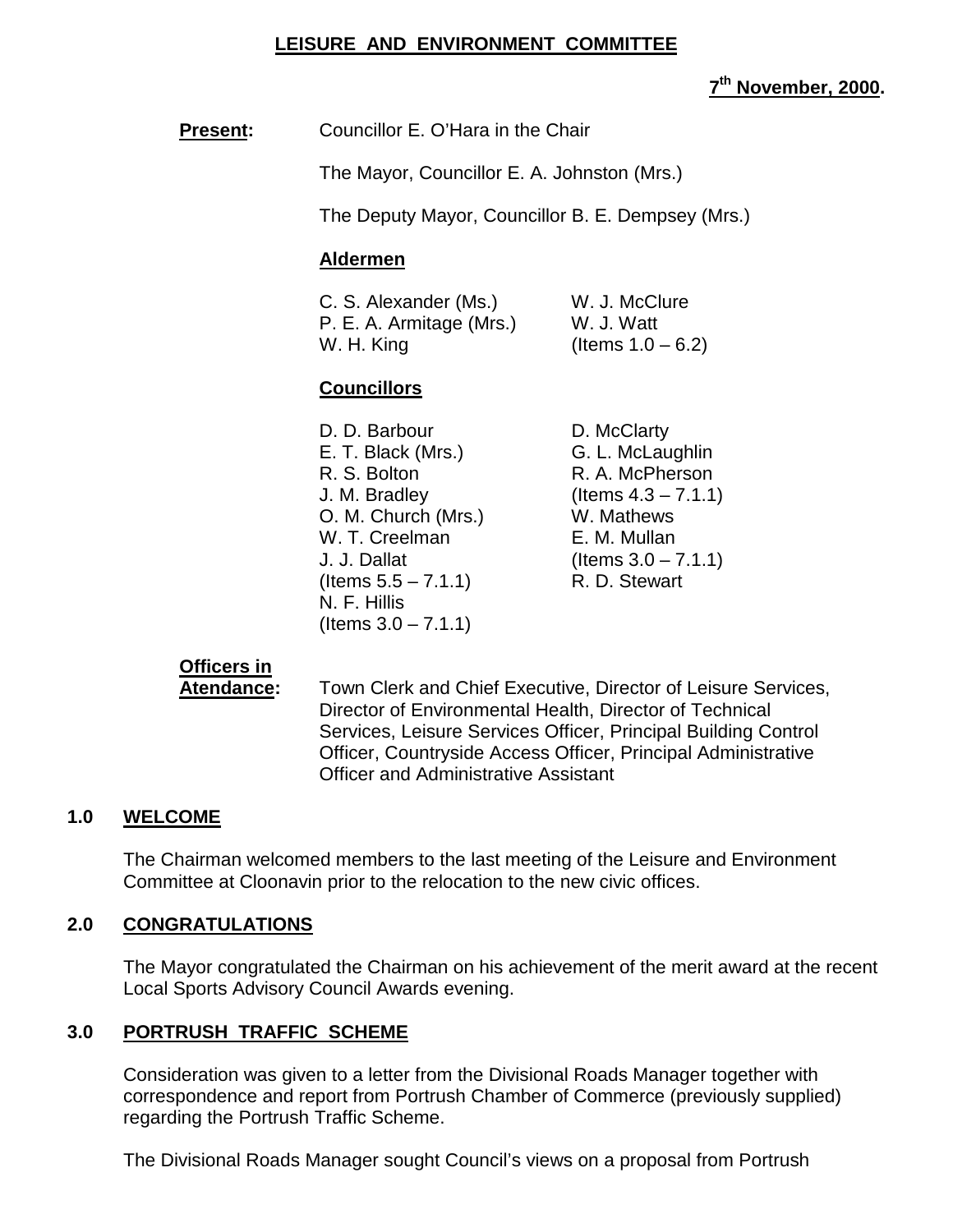Chamber of Commerce, that access to Eglinton Street from The Metropole roundabout be re-opened making Eglinton Street two way as far as Sandhill Drive.

The Chairman welcomed representatives from Portrush Chamber who were in attendance to address Committee. Mr. A. Moore, on behalf of the Chamber, elaborated on their proposed amendment to the traffic scheme. As part of their research the Chamber had commissioned a desktop study by JMP Consultants Ltd. which concluded that the opening of Metropole corner to this traffic should be considered. Discussion ensued on this topic during which Mr. Moore answered members' questions.

The Chamber sought Council's support for a twelve month trial period of the re-opening of Metropole corner to two way traffic.

It was proposed by Councillor Mathews and seconded by Councillor McClarty:

That Council support a twelve month trial period of the Chamber's proposal.

On being put to the Meeting the proposal was carried, seventeen members voting in favour.

The Chairman thanked the representatives from Portrush Chamber of Commerce for attending, after which they withdrew.

### **4.0 TECHNICAL SERVICES REPORT**

The Report of the Director of Technical Services was considered (previously supplied).

Matters arising:

| 4.1 | Toilet Block - Strand Road,<br>Coleraine       | Council is recommended to agree to upgrading<br>work at the toilet block at Strand Road, Coleraine<br>including the utilisation of the former shelter area to<br>provide a disabled toilet and baby changing unit.<br>The estimated cost of the work was £41,000. |
|-----|------------------------------------------------|-------------------------------------------------------------------------------------------------------------------------------------------------------------------------------------------------------------------------------------------------------------------|
| 4.2 | Portstewart Town Hall -<br><b>Repair Works</b> | Committee noted that repair works were now well<br>underway at Portstewart Town Hall and<br>progressing to programme.                                                                                                                                             |
|     |                                                | In view of the internal repairs being carried out and<br>the expected ten year minimum lifespan of the<br>building it was now recommended that the property<br>be re-roofed as detailed in the report.                                                            |
|     |                                                | The estimated cost of this work was £42,000 which<br>would be additional to the previously accepted<br>£128,000 contract.                                                                                                                                         |
|     |                                                | Council is recommended to agree.                                                                                                                                                                                                                                  |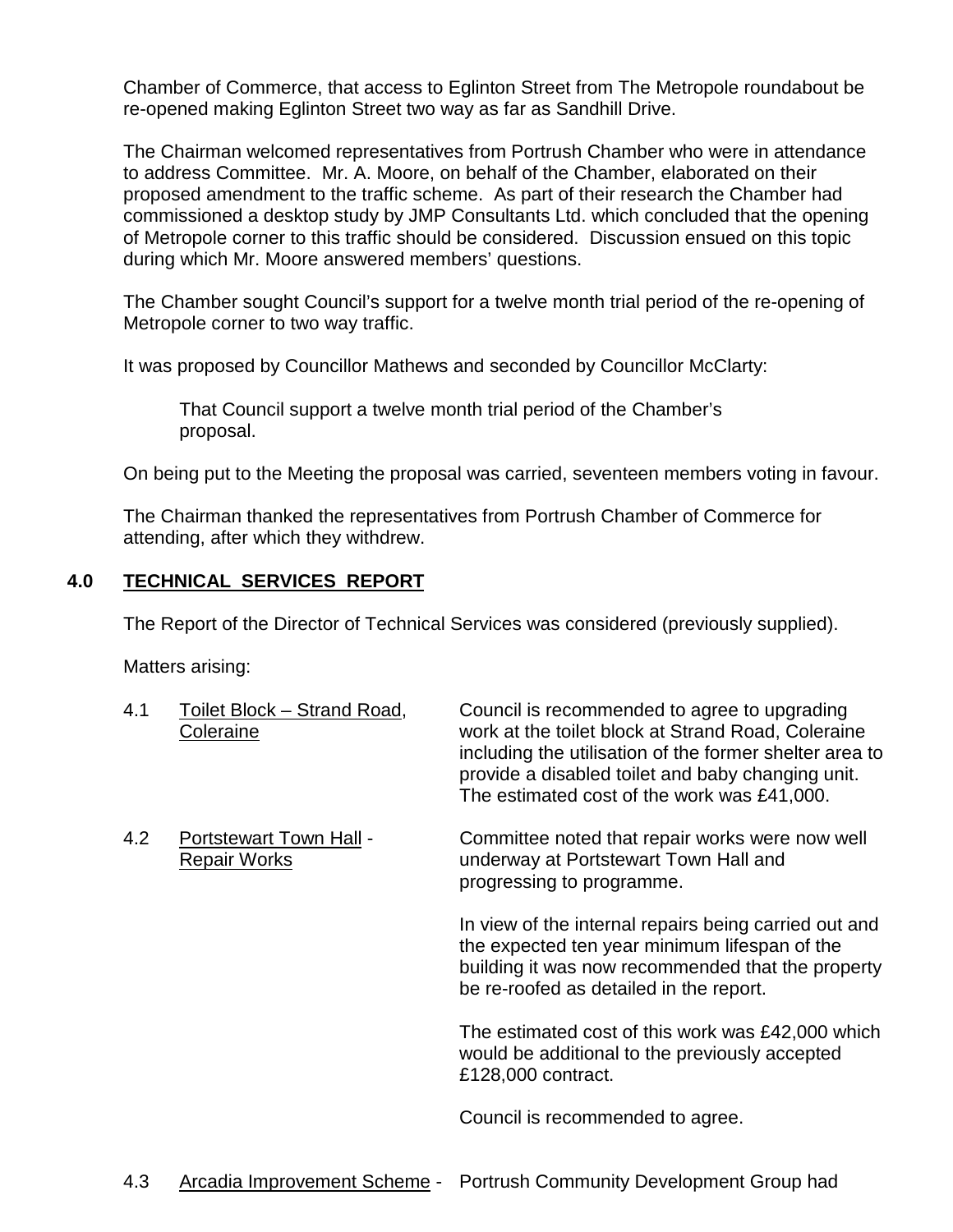|     | <b>Arcadia Building</b>                                                                                  | expressed an interest to lease the entire proposed<br>renovated Arcadia building from Council.<br>The Group would use the first floor for<br>project/activity work whilst managing the café/toilet<br>ground floor area on behalf of Council.           |
|-----|----------------------------------------------------------------------------------------------------------|---------------------------------------------------------------------------------------------------------------------------------------------------------------------------------------------------------------------------------------------------------|
|     |                                                                                                          | Following discussion it was recommended that<br>Council agree, in principle, to the Community<br>Group's proposal.                                                                                                                                      |
|     |                                                                                                          | Reference was made to the detrimental<br>environmental impact of the former Carrignata<br>Clinic on the scheme. The Town Clerk and Chief<br>Executive advised that the property was currently<br>being offered for sale.                                |
| 4.4 | <b>Entertainments Licences -</b>                                                                         | Recommended:                                                                                                                                                                                                                                            |
|     | Conditions                                                                                               | That a condition be included in all<br>relevant Entertainments Licences<br>under the Local Government<br>(Miscellaneous Provisions) (N.I.)<br>Order 1985 (as amended) regarding<br>the use of registered Door Supervisors.                              |
|     |                                                                                                          | The condition would require relevant licensed<br>premises in the Borough to employ only Door<br>Supervisors who were registered with a scheme<br>recognised by Council. This would be effective in<br>all relevant licence renewals from November 2000. |
| 4.5 | <b>Street Trading Licence</b>                                                                            | An application for a Street Trading Licence had<br>been received from:                                                                                                                                                                                  |
|     |                                                                                                          | Mr. P. McGowan,<br>32a Castlecatt Road,<br>Bushmills.                                                                                                                                                                                                   |
|     |                                                                                                          | Recommended:                                                                                                                                                                                                                                            |
|     |                                                                                                          | That a Street Trading Licence be<br>granted.                                                                                                                                                                                                            |
| 4.6 | <b>Building Control</b>                                                                                  |                                                                                                                                                                                                                                                         |
|     | <b>Approvals</b><br>4.6.1                                                                                | Approval had been given for sixty-one applications.                                                                                                                                                                                                     |
|     | 4.6.2 <u>Annual Building Control</u><br>Convention – $16^{\text{th}} - 17^{\text{th}}$<br>November, 2000 | Reported that neither The Mayor or Councillor<br>Mullan were able to attend the Annual Building<br>Control Convention which would be held this year                                                                                                     |
|     |                                                                                                          | in the Canal Court Hotel, Newry from $16^{th} - 17^{th}$<br>November, 2000.                                                                                                                                                                             |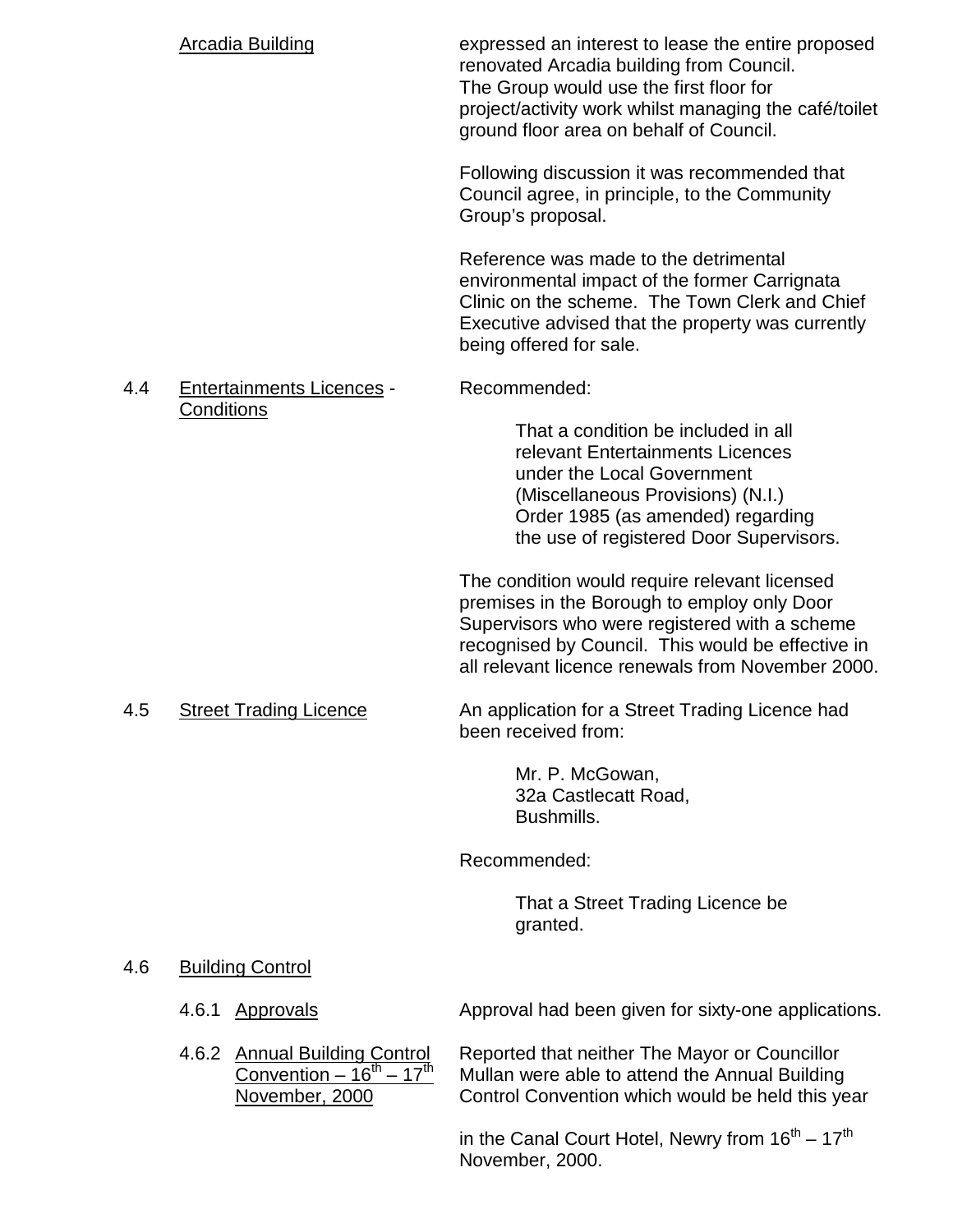Recommended:

That Alderman Watt attend the Convention.

- 4.7 Craigahulliar Landfill Site Committee noted that an advertisement would be placed inviting applications for possible inclusion on a select list of contractors for the Craigahulliar Phase II Scheme. A report would subsequently be presented to Council on this topic.
- 4.8 Portballintrae Toilet Block Reported that, subsequent to planning permission having been obtained for the new toilet block provision at Portballintrae, a Mr. Keery had submitted an objection to the siting of the building regarding loss of view from his property.

Mr. Keery had offered to pay the costs of re-siting the building to achieve partial restoration of the existing view.

Following discussion it was recommended that Council accept Mr. Keery's offer, subject to full recovery of costs.

# **5.0 LEISURE SERVICES REPORT**

The Report of the Director of Leisure Services was considered (previously supplied).

Matters arising:

| 5.1 | <b>Windyhall Community</b><br><b>Association - Environmental</b><br>Scheme | Windyhall Community Association had requested<br>permission to landscape an area of waste ground<br>owned by Council at the corner of the Windyhall<br>playing field complex. |
|-----|----------------------------------------------------------------------------|-------------------------------------------------------------------------------------------------------------------------------------------------------------------------------|
|     |                                                                            | The Association had received some funding for the<br>project from Leader II Programme.                                                                                        |
|     |                                                                            | Council is recommended to agree, in principle, to<br>the Association carrying out this project.                                                                               |
| 5.2 | Kilrea Sports Hall                                                         | It was agreed that the report on the tenders for the<br>construction of Kilrea Sports Hall be considered at<br>the November meeting of Council.                               |
| 5.3 | <b>Ballysally Community</b><br>Association - Play Area                     | Council is recommended to agree to lease land<br>from the Housing Executive for the provision of a<br>new junior play area at Daneshill Road, Ballysally                      |

and be responsible for future maintenance and insurance of the facility.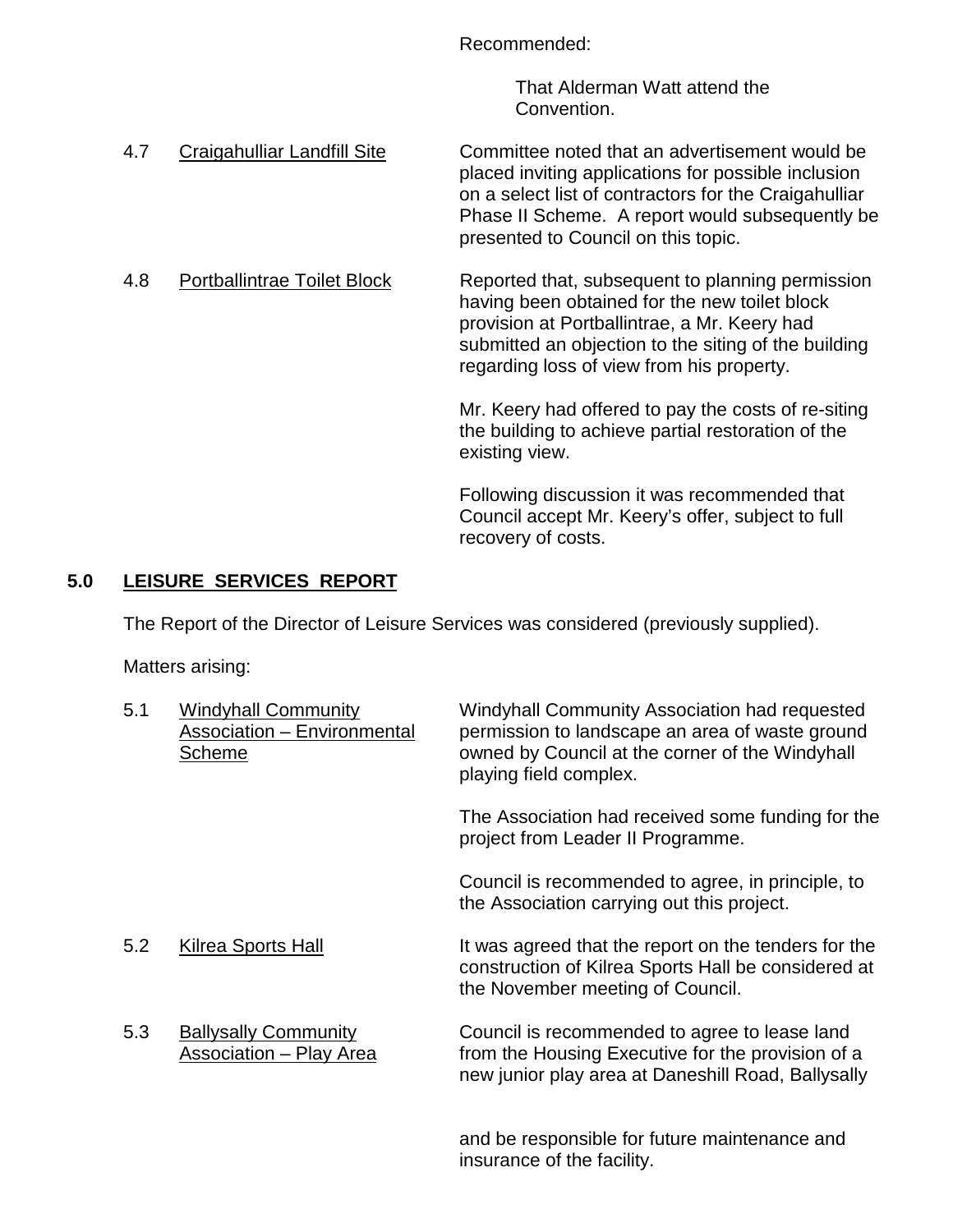Ballysally Community Association would fund the construction of the play area, safety surfacing and fencing.

5.4 Lower Bann and Lough Neagh Recommended: Pilot Book

That Council contribute £500 to the River Bann and Lough Neagh Association towards the cost of producing a detailed Pilot Book for Lough Neagh and the Lower Bann.

5.5 Bushfoot Golf Club – Right Committee noted that, following discussions, of Way **Bushfoot Golf Club had agreed to Council asserting** the original right of way from the Golf Club to the path adjacent to the River Bush. Ownership of the land would be transferred to Council.

> The Residents' Association had agreed to undertake the work required to re-establish the right of way (approximate cost £8,000 - £10,000) with assistance from the landfill tax fund.

Council is recommended to agree to proceed with this scheme.

5.6 Footpath Link from Caldwell Council had been asked by the Planning Service Park to Magheramenagh Lane, to comment on a planning application concerning a Portrush **Footpath link from Caldwell Park to** footpath link from Caldwell Park to Magheramenagh Lane in Portrush.

> The developer was seeking removal of a condition requiring the provision of a footpath link from Caldwell Park to Mageramenagh Lane.

Consideration was given to information on this topic, as detailed in the report.

Following a full discussion it was recommended that Council support the retention of the planning condition regarding provision of the footpath link.

5.7 Coleraine Leisure Centre - Consideration was given to quotations, as detailed Fitness Suite in the report, from Council's panel of architects for the design of the extension to the Health Suite at Coleraine Leisure Centre.

Recommended:

That GM Design Associates, who had submitted the lowest quotation, be appointed to undertake the design of the extension.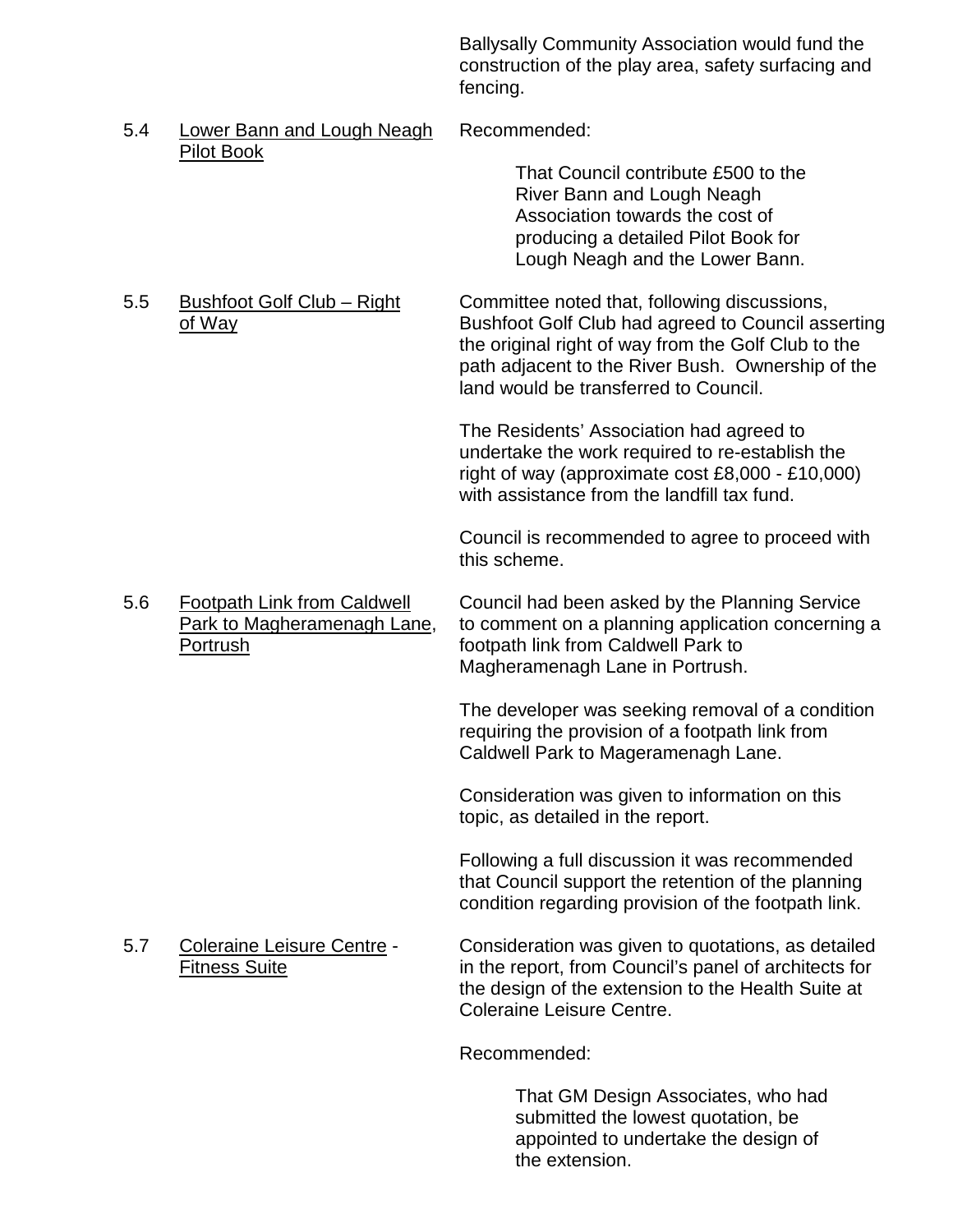| 5.8 | Waterworld - Bowling<br>Provision | Consideration was given to information, as<br>detailed in the report, regarding a proposal to<br>provide a six lane ten pin bowling complex at the<br>Piazza area at Waterworld.                                                  |
|-----|-----------------------------------|-----------------------------------------------------------------------------------------------------------------------------------------------------------------------------------------------------------------------------------|
|     |                                   | The approximate cost of the installation was<br>£165,000.                                                                                                                                                                         |
|     |                                   | A full discussion ensued on this topic including the<br>consequent unavailability of the Piazza area to<br>Ballywillan Drama Group for their annual music<br>show in January each year should the bowling<br>complex be provided. |
|     |                                   | It was proposed by Councillor Creelman, seconded<br>by Alderman McClure and recommended:                                                                                                                                          |
|     |                                   | That Council proceed with the provision<br>of the ten pin bowling facility at an<br>approximate cost of £165,000.                                                                                                                 |
|     |                                   | Every effort would be made to assist Ballywillan<br>Drama Group to obtain an alternative venue for<br>their 2002 production.                                                                                                      |

5.9 For Information The Director of Leisure Services provided information in his report on the following:

- (a) Millennium Events;
- (b) Crescent Toilets, Portstewart Vandalism Incidents.

#### **6.0 ENVIRONMENTAL HEALTH REPORT**

The Report of the Director of Environmental Health was considered (previously supplied).

Matters arising:

| 6.1 | Legal Proceedings                                    | It was proposed by Councillor Barbour, seconded                                                                                                                                                                                                                                        |
|-----|------------------------------------------------------|----------------------------------------------------------------------------------------------------------------------------------------------------------------------------------------------------------------------------------------------------------------------------------------|
|     | The Pollution Control and<br>Local Government (N.I.) | by Alderman Mrs. Armitage and agreed:                                                                                                                                                                                                                                                  |
|     | Order 1978 - Domestic<br>Noise Nuisance              | That this item be considered "In<br>Committee" at the end of the<br>Meeting.                                                                                                                                                                                                           |
| 6.2 | <b>Carbon Monoxide Road Show</b>                     | Committee noted that in conjunction with the<br><b>Coleraine and District Home Accident Committee</b><br>the Environmental Health Department had<br>arranged for the Department of Trade and<br>Industry's mobile road show on the dangers of<br>carbon monoxide to visit the Borough. |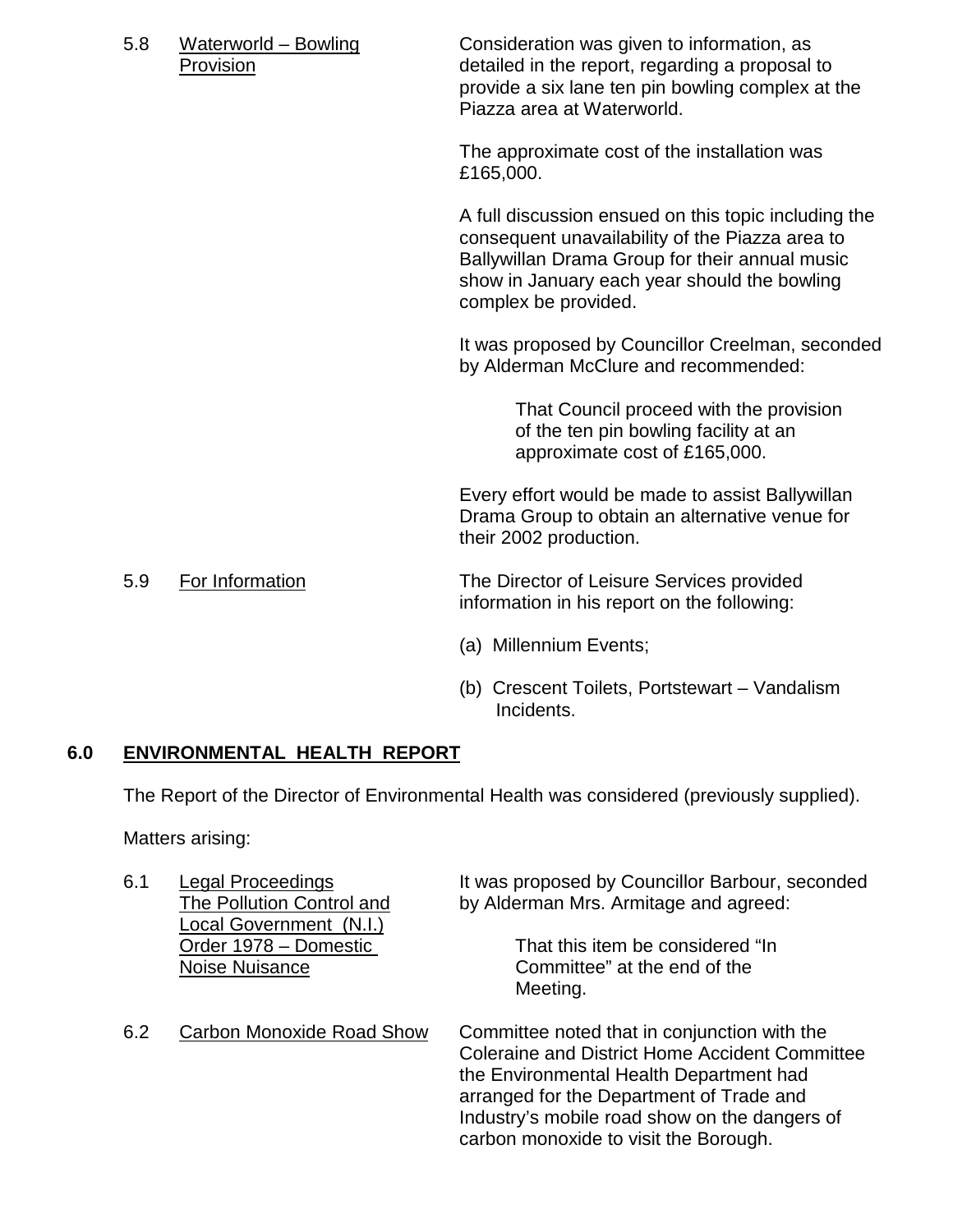The road show would visit Coleraine, Garvagh and Kilrea on 16<sup>th</sup>/17<sup>th</sup> November, 2000.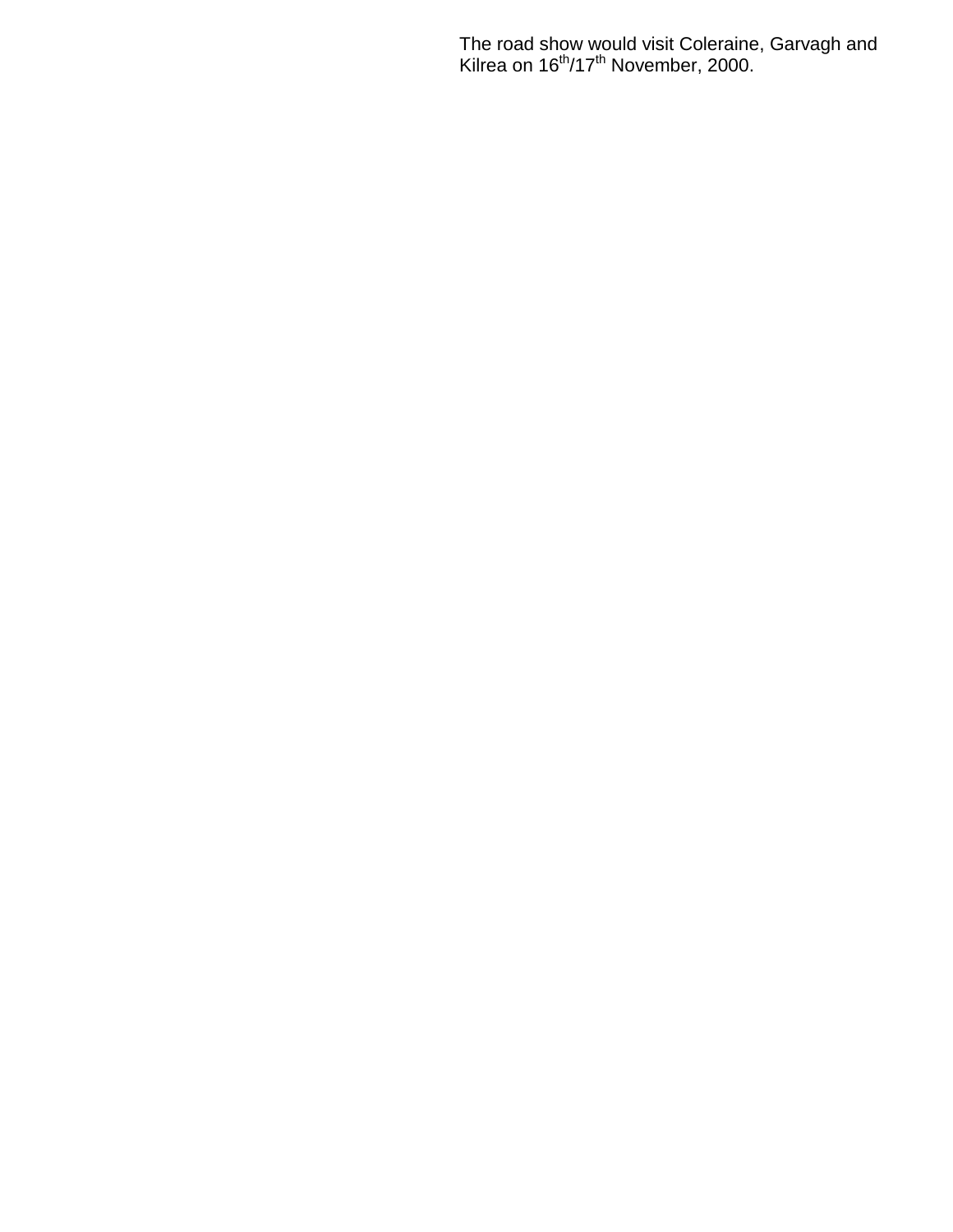#### **SPECIAL MEETING**

#### **PLANNING COMMITTEE**

#### **9th November, 2000.**

- **Convened:** To consider improvements to the consultative process with Planning Service.
- **Present:** Councillor G. L. McLaughlin, in the Chair

The Deputy Mayor, Councillor B. E. Dempsey (Mrs.)

#### **Aldermen**

C. S. Alexander (Ms.) W. J. Watt W. J. McClure

#### **Councillors**

| W. Mathews    |
|---------------|
| E. M. Mullan  |
| E. O'Hara     |
| R. D. Stewart |
|               |

#### **Officers in**

**Attendance:** Town Clerk and Chief Executive, Director of Environmental Health, Principal Administrative Officer and Administrative Assistant

**Apologies:** The Mayor, Alderman Mrs. Armitage, Councillors Bolton, McClarty and McPherson

The Chairman welcomed Mr. P. W. Fleming, BDP Planning, who was in attendance to address Committee on the consultation process between Planning Service and District Councils in relation to planning applications (Report previously supplied).

Mr. Fleming elaborated on the contents of the Report, in particular the possible improvements within the constraints of existing legislation, which could improve the consultation process.

The suggested possible improvements were as follows:

- 1. Integration of policy Planning Service to take into account to a greater degree, in their consideration of planning applications, instances where planning policy appears to conflict with other government policies e.g. rural development policy.
- 2. Appointments/Site Visit Planning Service should offer appointment/site visit to each applicant on receipt of an application.
- 3. Information Address of agent should be included with the planning application schedule.
- 4. Consideration/presentation Planning Service could provide appropriate presentations for significant applications to assist consideration by the Council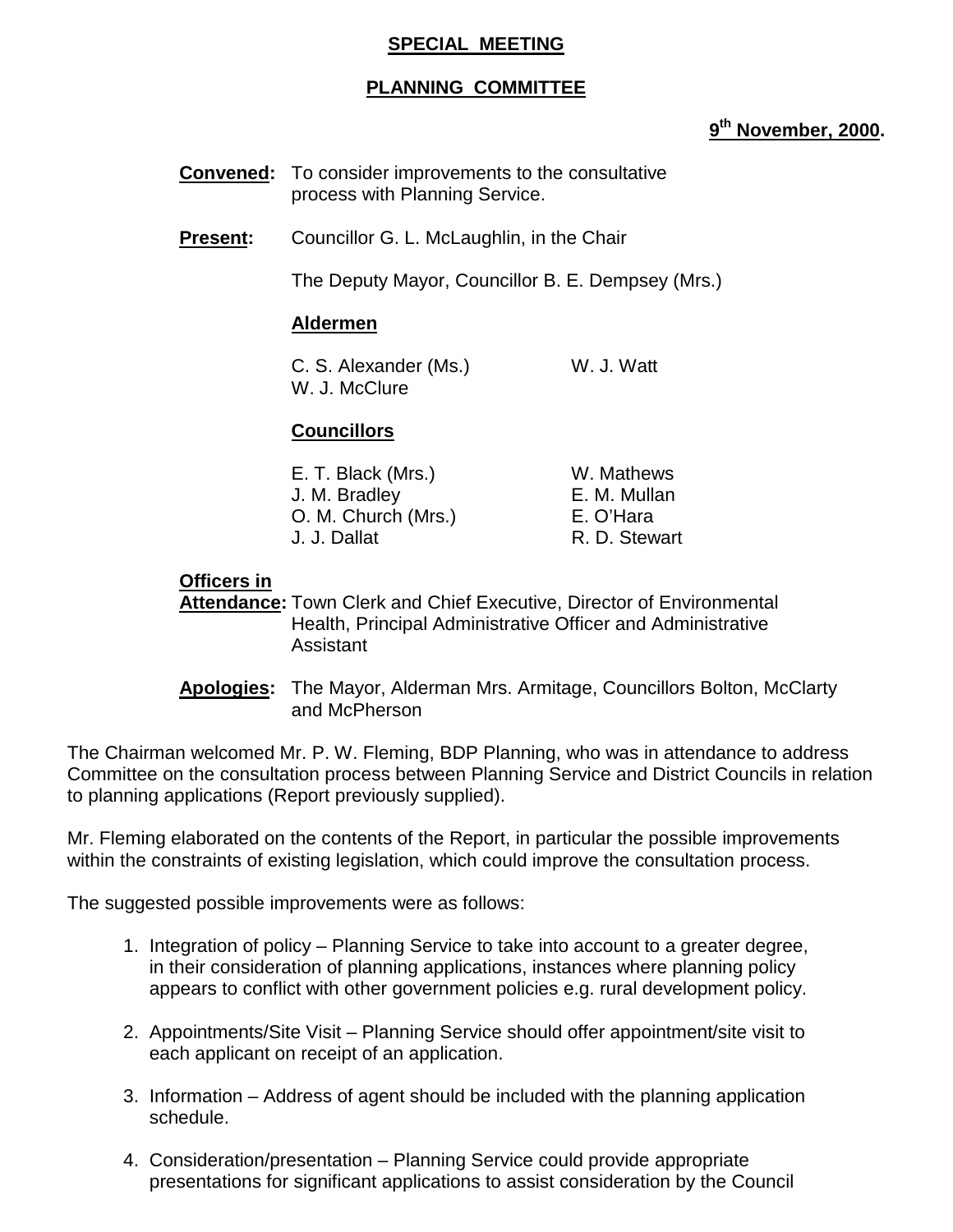(e.g. display of plan, elevations and photographs).

- 5. Newspaper advertisement Sub-group in the Council to review the published schedule of applications and highlight, to Planning Service, key/major applications of particular interest to the Council. Published schedule to be forwarded to each Committee member on a weekly basis.
- 6. Roads Service Roads Service representative to attend Planning Committee Meeting where the only or the key reason for refusal is a Roads Service consideration.
- 7. Programme Schedule of planning applications to be provided well in advance of Council Meeting.

In addition the following possible suggestions were put by members:

- 1. Information relating to planning applications to be available on the website.
- 2. Each planning application to be coded with initials of officer dealing with same.
- 3. A copy of the Rural Planning Strategy for Northern Ireland should be supplied to all members.
- 4. Applicants/Agents should be informed of the progress of the application including advice on the opinion being brought to Council.
- 5. Files in respect of all applications being considered should be available at meetings of Committee.
- 6. Planning Service should ensure that there is clear pre-planning for layout and design in those development sites involving numerous dwelling units.

Following discussion it was agreed:

That the Town Clerk and Chief Executive write to the appropriate officers within the Planning Service requesting that the suggested improvements be considered.

The Chairman thanked Mr. Fleming for attending.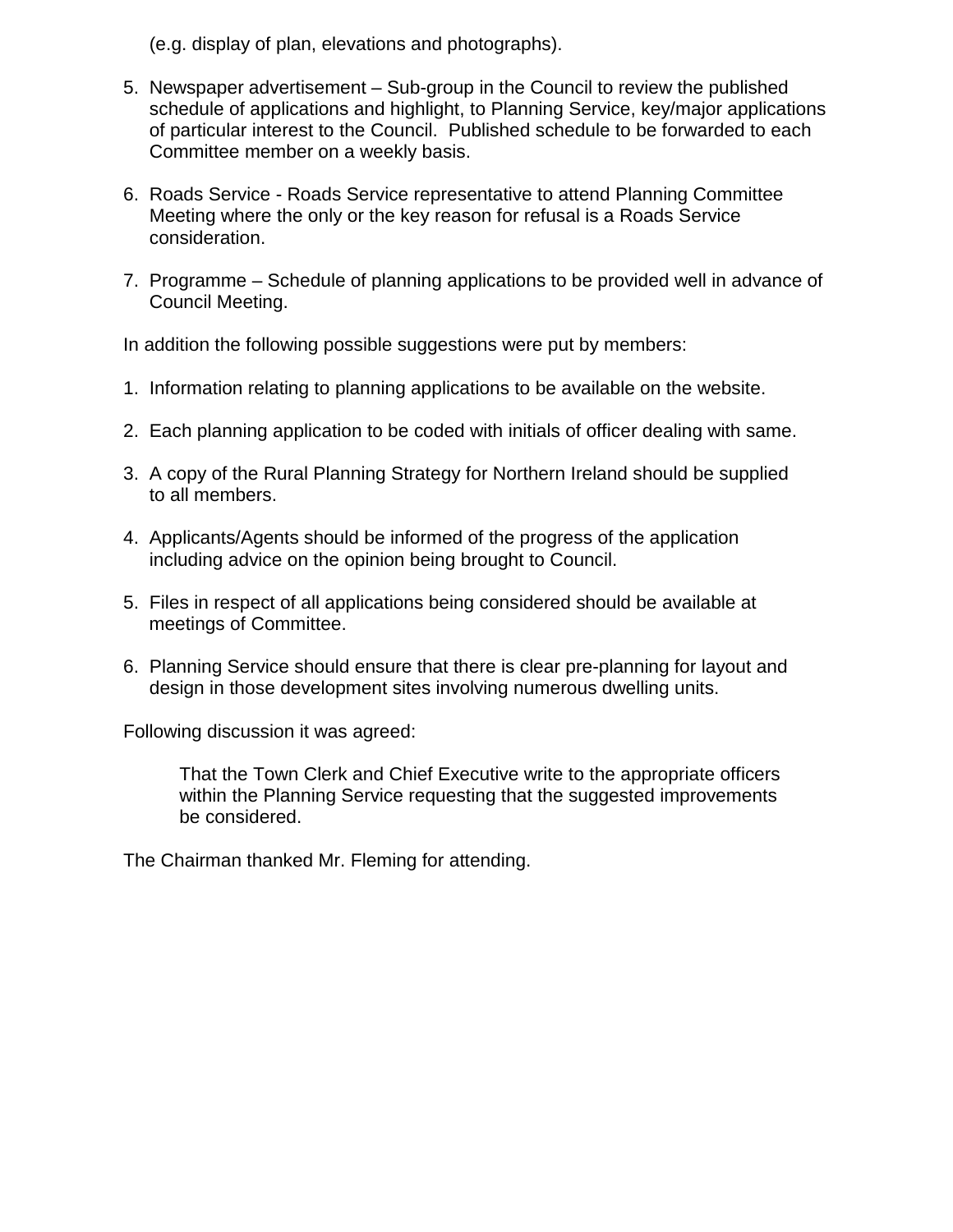#### **PLANNING COMMITTEE**

### **14th November, 2000.**

**Present:** Councillor G. L. McLaughlin in the Chair

The Mayor, Councillor E. A. Johnston (Mrs.)

The Deputy Mayor, Councillor B. E. Dempsey (Mrs.)

#### **Aldermen**

| C. S. Alexander (Ms.)    | W. H. King    |
|--------------------------|---------------|
| P. E. A. Armitage (Mrs.) | W. J. McClure |
| (Items $2.3 - 4.0$ )     | W. J. Watt    |

#### **Councillors**

| D. D. Barbour         | D. McClarty          |
|-----------------------|----------------------|
| E. T. Black (Mrs.)    | R. A. McPherson      |
| R. S. Bolton          | W. Mathews           |
| O. M. Church (Mrs.)   | E. M. Mullan         |
| W. T. Creelman        | (Items $2.1 - 4.0$ ) |
| (Items $2.1 - 4.0$ )  | E. O'Hara            |
| J. J. Dallat          | R. D. Stewart        |
| (Items $2.16 - 4.0$ ) |                      |
|                       |                      |

#### **Also in**

| Attendance: | Representatives from the Planning Service - |
|-------------|---------------------------------------------|
|             | Mr. G. Scott and Miss J. McMullan           |
| Officers in |                                             |

**Attendance:** Town Clerk and Chief Executive, Senior Environmental Health Officer, Principal Administrative Officer and Administrative Assistant

**Apology:** Councillor Bradley

#### **1.0 WELCOME**

The Chairman welcomed everyone to the last meeting being held in Cloonavin prior to the move to the new civic headquarters.

The Mayor invited members to the Parlour following the meeting to mark this historic occasion.

#### **2.0 PLANNING APPLICATIONS**

A list of seventy-four applications was considered (previously supplied).

**Applications Deferred from Previous Meeting**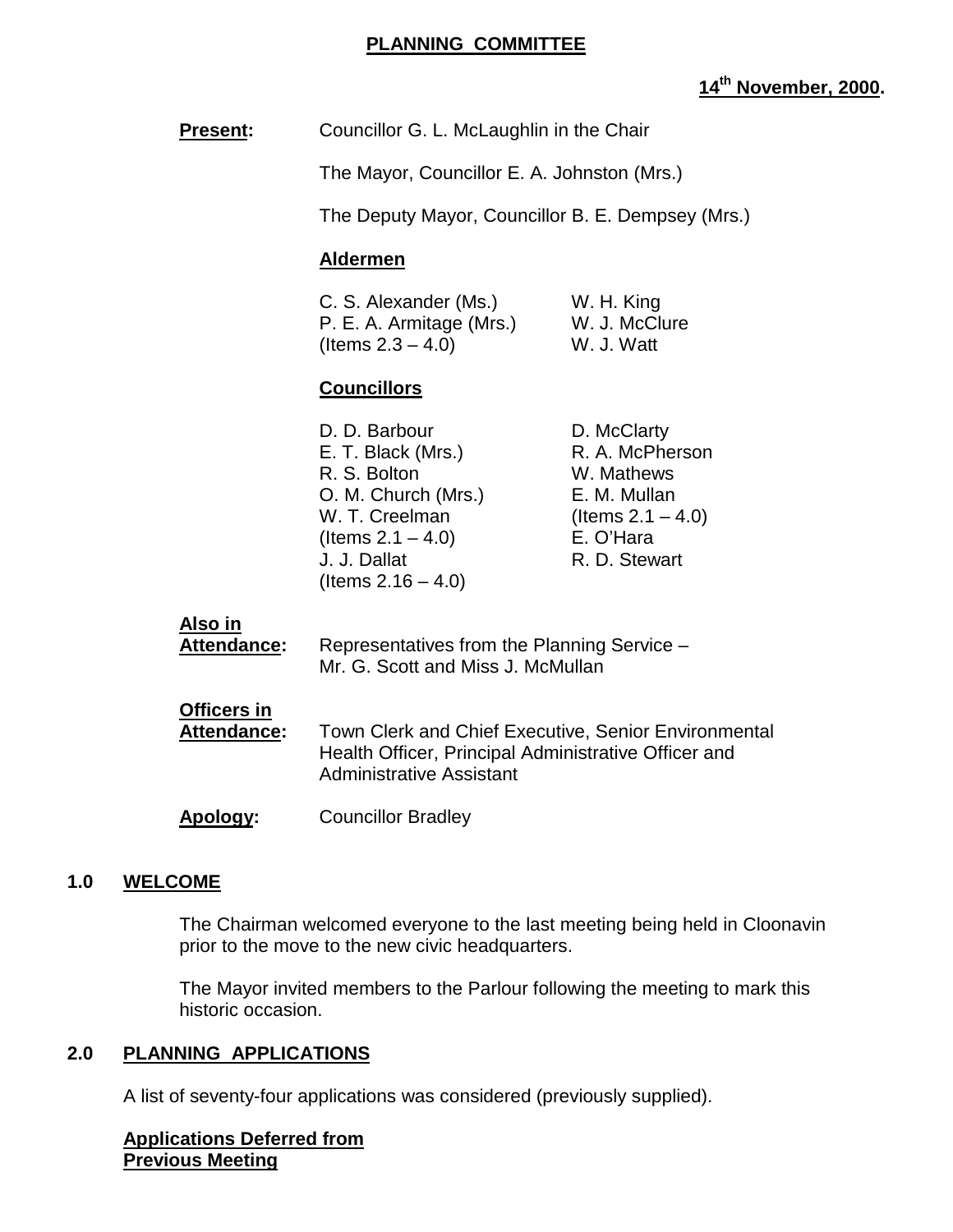2.1 Application No. D1 C/2000/0488/F Erection of two-storey building containing 3 no. single bedroom dwellings and two garages at 1 Crocknamack Street, Portrush for Mr. C. Gardner

The opinion of the Planning Service was to approve.

It was proposed by Alderman Ms. Alexander and seconded by Councillor Stewart:

> That the application be referred to the Planning Service Management Board for decision.

On being put to the Meeting the proposal was lost, four members voting in favour and eight members voting against.

The opinion of the Planning Service was to approve.

It was agreed that the application be approved.

2.3 Application No. D3 C/2000/0721/O Site for dwelling at Ballyhome Road, Bushmills for Mr. S. A. Cochrane

Road, Coleraine for

C/2000/0647/F

First floor side extension and alterations to dwelling at 22 Ratheane Avenue, Mountsandel

Mr. I. Murrary

The opinion of the Planning Service was to refuse.

It was proposed by Councillor Mrs. Black and seconded by Alderman Watt:

> That the application be deferred for one month to facilitate a Council site visit.

On being put to the Meeting the proposal was carried, twelve members voting in favour and one member voting against.

2.2 Application No. D2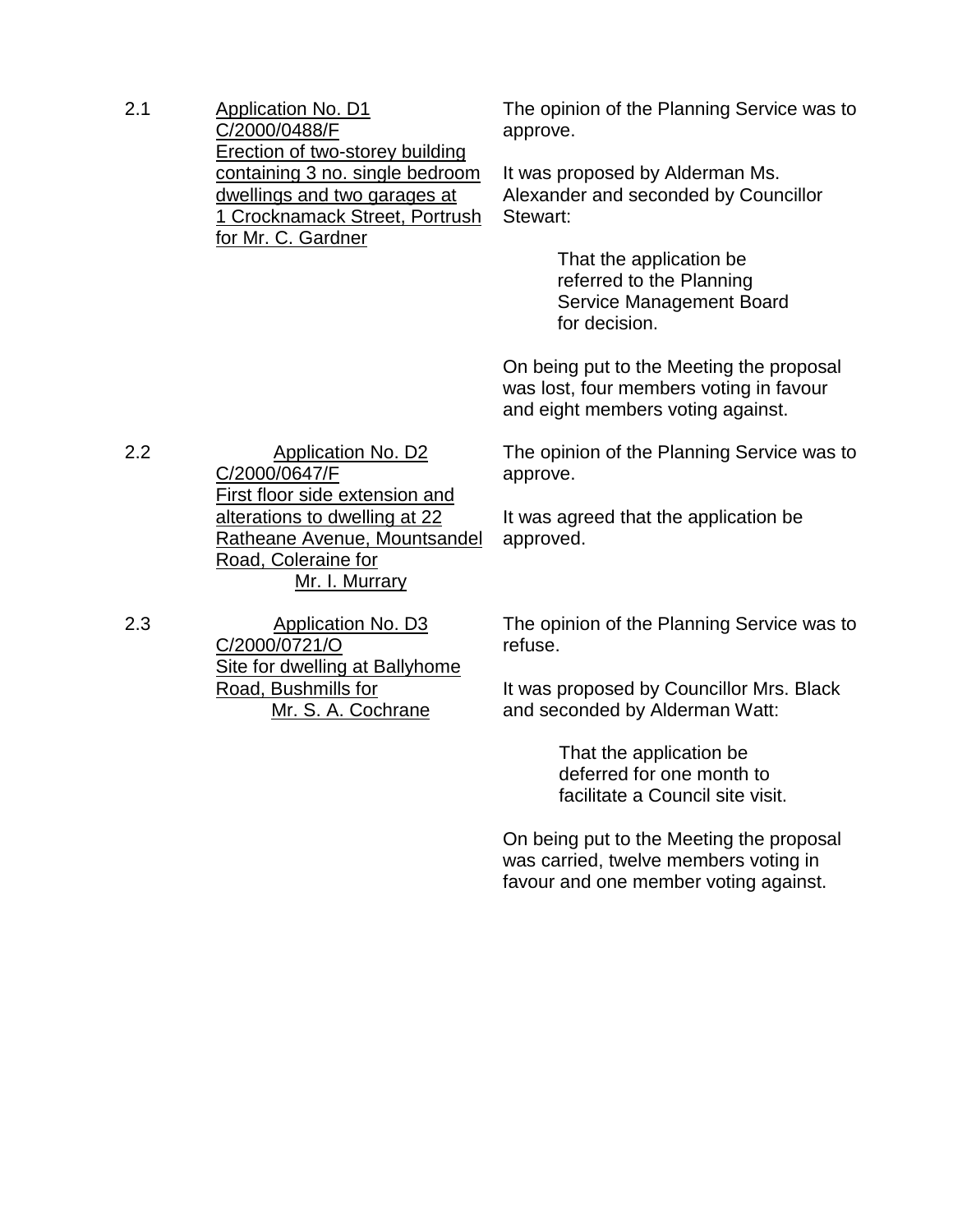### **New Applications**

2.4 Application No. 2

C/1999/0317 Restoration of existing landfill site and the provision of a civic amenity site incorporating recycling skips and the erection of a single-storey attendant accommodation at Kilrea Landfill Site, Lisnagrot Road, Kilrea for Coleraine Borough Council

The opinion of the Planning Service was to approve.

No further representations had been received within the statutory consultation period and the application would be approved.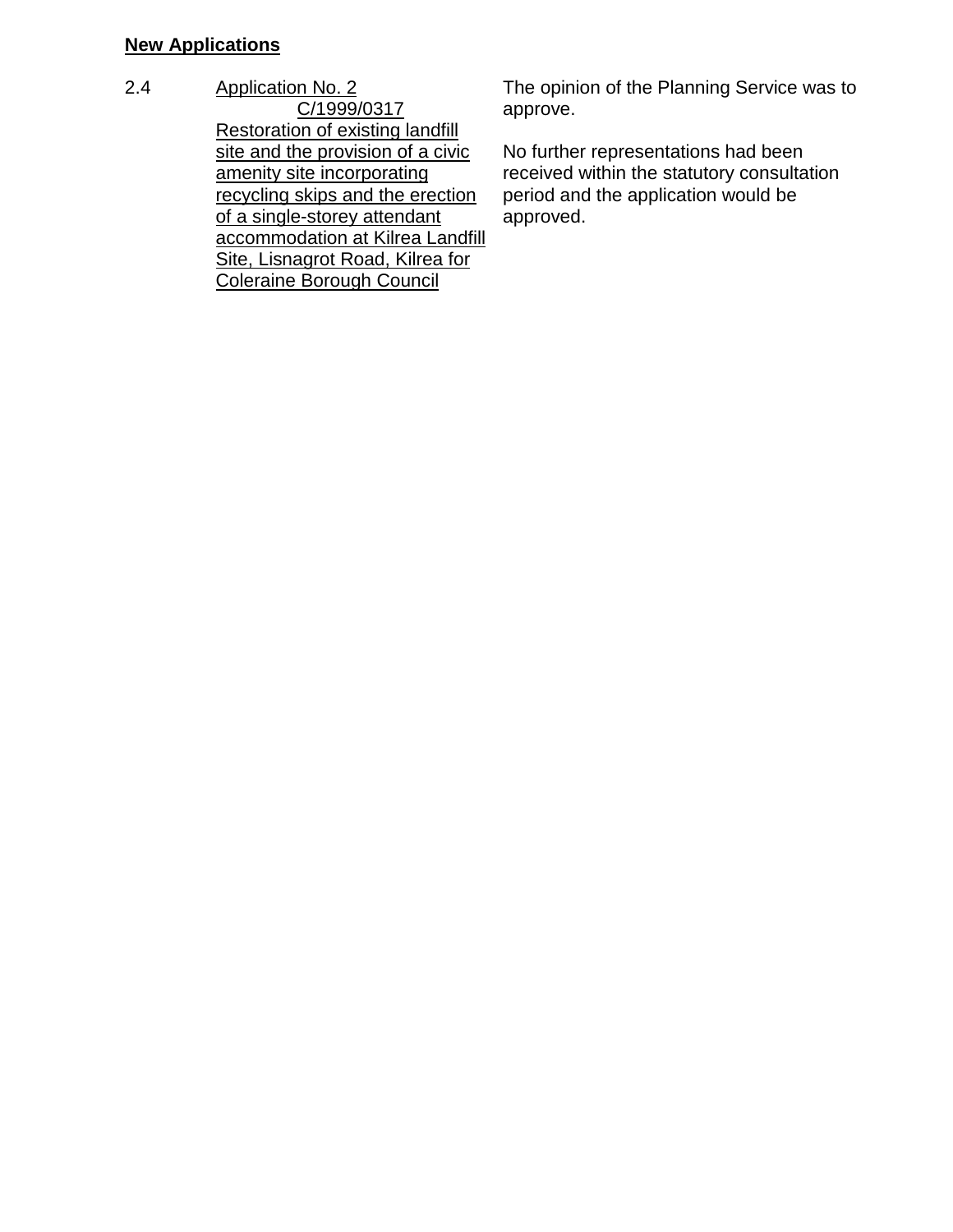2.5 Application No. 10 C/2000/0649/O Dwelling house and garage at Shinny Road, Croaghan, Coleraine for Mr. H. McIntyre approve. 2.6 Application No. 11 C/2000/0664/O Site for dwelling at 68 Drumcroone Road, Coleraine for G. Connor refuse. Council site visit. 2.7 Application No. 18 C/2000/0707/O Site for replacement dwelling on land adjacent to No. 54 Newmills Road, Coleraine for refuse.

Mr. E. Irwin

The opinion of the Planning Service was to

No representations had been received within the statutory consultation period and the application would be approved.

The opinion of the Planning Service was to

It was agreed that the application be deferred for one month to facilitate a

The opinion of the Planning Service was to

It was proposed by Alderman McClure, seconded by Councillor Stewart and agreed:

> That the application be deferred for one month to facilitate further discussions with the applicant.

2.8 Application No. 19 C/2000/0708/F Alteration of shop front at 8 Church Street, Coleraine for Holland & Barrett

2.9 Application No. 24 C/2000/0724/O Proposed site for dwelling on site at Moneybrannon Road, Aghadowey, Coleraine for Mr. J. Arthur

The opinion of the Planning Service was to approve.

No representations had been received within the statutory consultation period and the application would be approved.

The opinion of the Planning Service was to refuse.

It was proposed by Councillor Mrs. Church, seconded by Alderman Watt and agreed:

> That the application be deferred for one month to facilitate a Council site visit.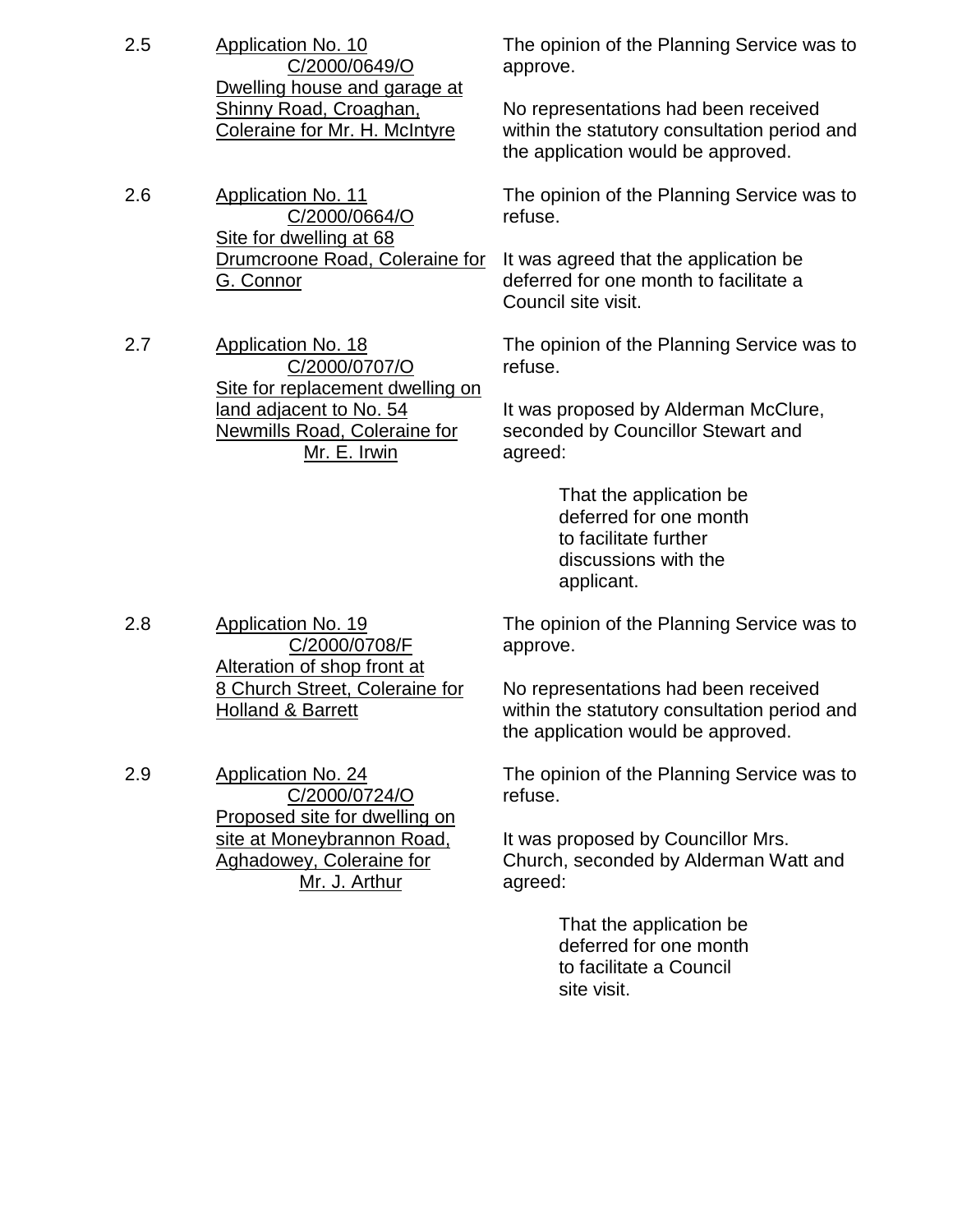- 2.10 Application No. 25 C/2000/0725/F Erection of housing for electrical generator to serve supermarket at Greenmount Supermarket, 3/5 Greenmount Avenue, Limavady Road, Coleraine for Mr. R. Henderson
- 2.11 Application No. 26 C/2000/0729/O Site for dwelling adjacent to No. 88 Mullaghinch Road, Aghadowey for Mr. J. J. Kelly
- 2.12 Application No. 30 C/2000/0735/F 10 no. apartments, 1 no. shop, 4 no. bedsits (Golf Hotel use), (3 previous individual submissions) and alterations and extensions to Bertha's Bar at 6 Sea Road, Castlerock for Mr. S. Lyle
- 2.13 Application No. 31 C/2000/0739/F Three detached bungalows with detached garages at Sites 38/43/45 Mussenden Gardens, Articlave for G. Tanner
- 2.14 Application No. 33 C/2000/0741/O Site of dwelling and garage at Boveedy Road, Boveedy, Kilrea (south of No. 4 Dullaghy Road, Boveedy) for Mr. R. Bradley

The opinion of the Planning Service was to approve.

Reported that due to outstanding environmental health issues the application would be deferred for one month.

The opinion of the Planning Service was to refuse.

The application had now been withdrawn.

The opinion of the Planning Service was to approve.

It was agreed that the application be deferred for one month to facilitate a Council site visit.

The opinion of the Planning Service was to refuse.

It was agreed that if the application was not withdrawn within two weeks it would be refused.

The opinion of the Planning Service was to refuse.

It was proposed by Councillor Mrs. Church, seconded by Councillor Bolton and agreed:

> That the application be deferred for one month to facilitate a Council site visit.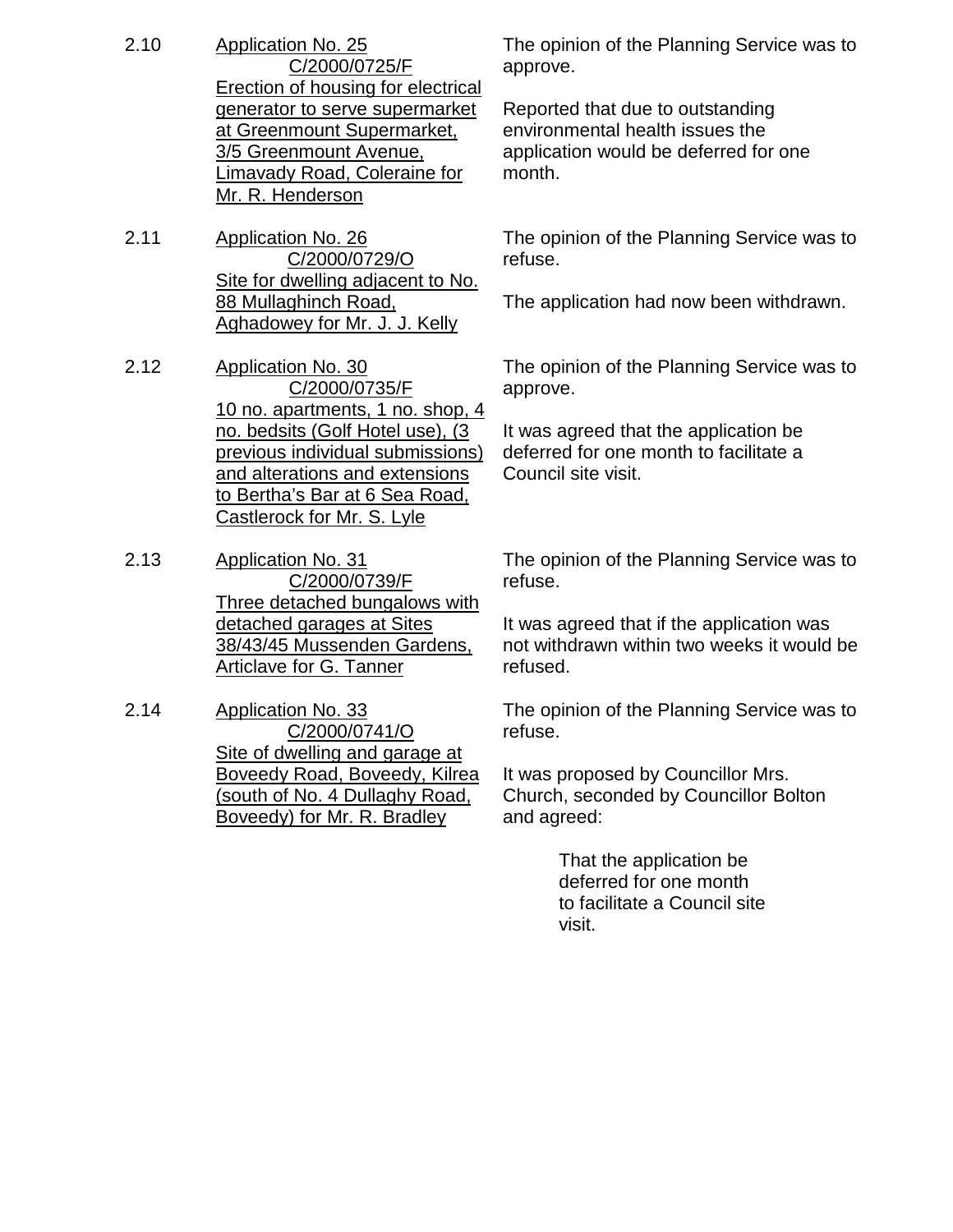2.15 Application No. 34 C/2000/0742/O Dwelling and garage opposite No. 65 Mettican Road, Garvagh for Mr. D. Turner

2.16 Application No. 36

The opinion of the Planning Service was to refuse.

It was proposed by Alderman Watt, seconded by Alderman McClure and agreed:

> That the application be deferred for one month to facilitate a Council site visit.

The opinion of the Planning Service was to refuse.

It was proposed by Councillor Mrs. Black, seconded by Alderman Watt and agreed:

> That the application be deferred for one month to facilitate a Council site visit.

2.17 Application No. 38 C/2000/0747/A Erection of externally illuminated advertising hoarding at the Fire Station, Lodge Road, Coleraine for the Fire Authority for N.I.

C/2000/0744/O

adjacent to Ballyhome Primary School, Ballyhome Road, Portrush for Mr. A. McAuley

Site for dwelling on land

The opinion of the Planning Service was to refuse.

It was proposed by Alderman McClure and seconded by Councillor Stewart:

> That the application be deferred for one month to facilitate a Council site visit.

On being put to the Meeting the proposal failed to carry, four members voting in favour and seven members voting against.

It was further proposed by Alderman King, seconded by The Mayor and agreed:

> That the application be deferred for two weeks to facilitate further discussions with the applicant.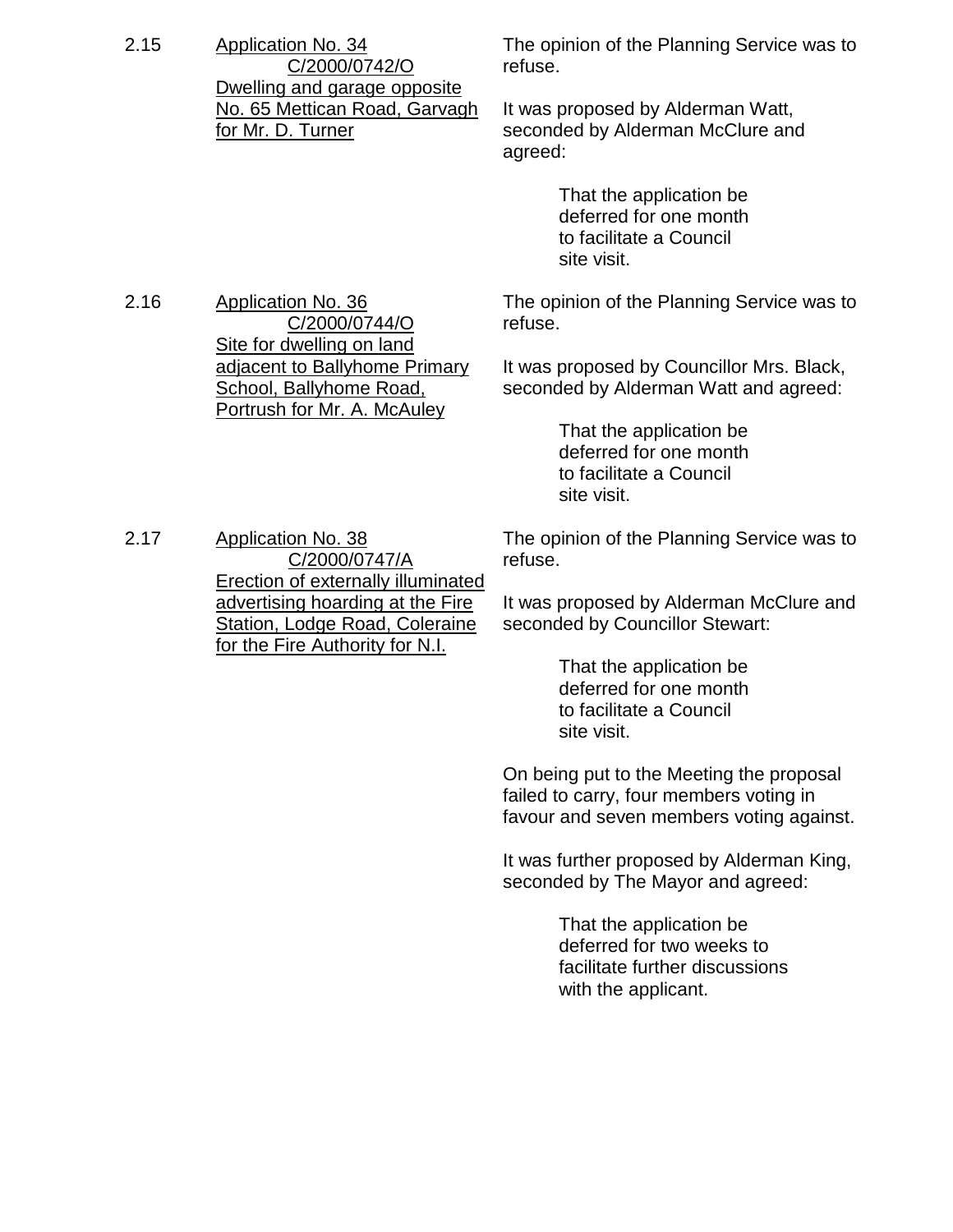| 2.18 | <b>Application No. 39</b><br>C/2000/0748/O<br>Site for dwelling house on land                                                             | The opinion of the Planning Service was to<br>refuse.                                                                    |
|------|-------------------------------------------------------------------------------------------------------------------------------------------|--------------------------------------------------------------------------------------------------------------------------|
|      | adjacent to No. 5 Ballyagan<br>Road, Garvagh for Mr. T. Reid                                                                              | No representations had been received<br>within the statutory consultation period.                                        |
|      |                                                                                                                                           | It was proposed by Councillor Bolton,<br>seconded by Councillor Dallat and agreed:                                       |
|      |                                                                                                                                           | That the application be<br>deferred for one month<br>to facilitate further<br>discussions with the<br>applicant.         |
| 2.19 | <b>Application No. 41</b><br>C/2000/0751/O<br>Site for dwelling on land at Glen                                                           | The opinion of the Planning Service was to<br>refuse.                                                                    |
|      | Road, Garvagh for Dr. R. Mullan                                                                                                           | It was agreed that the application be<br>deferred for one month to facilitate a<br>Council site visit.                   |
| 2.20 | <b>Application No. 43</b><br>C/2000/0753/O                                                                                                | The opinion of the Planning Service was to<br>refuse.                                                                    |
|      | Site for replacement dwelling at<br>Dundooan Road (opposite<br>Kiltinney Road), Kiltinney Beg<br>Townland, Coleraine for<br>Mr. A. McCloy | No representations had been received<br>within the statutory consultation period.<br>The application would be refused.   |
| 2.21 | <b>Application No. 45</b><br>C/2000/0760/O<br>Dwelling and garage at                                                                      | The opinion of the Planning Service was to<br>refuse.                                                                    |
|      | Drumsaragh Road, Kilrea<br>(behind No. 48) for<br>Mr. C. McAllister                                                                       | No representations had been received<br>within the statutory consultation period.                                        |
|      |                                                                                                                                           | It was agreed that the application be<br>deferred for one month to facilitate a<br>Council site visit.                   |
| 2.22 | <b>Application No. 47</b><br>C/2000/0763/F<br>Alterations and extensions to                                                               | The opinion of the Planning Service was to<br>refuse.                                                                    |
|      | dwelling at 34 Agherton Road,<br>Portstewart for Mr. and Mrs. T.<br>O'Neill                                                               | It was agreed that the application be<br>deferred for one month to facilitate further<br>discussions with the applicant. |
| 2.23 | <b>Application No. 48</b><br>C/2000/0766/O<br>Dwelling and garage at Grove                                                                | The opinion of the Planning Service was to<br>refuse.                                                                    |
|      | Road, Swatragh, Maghera for<br>D. McKeague                                                                                                | It was agreed that the application be<br>deferred for one month to facilitate a<br>Council site visit.                   |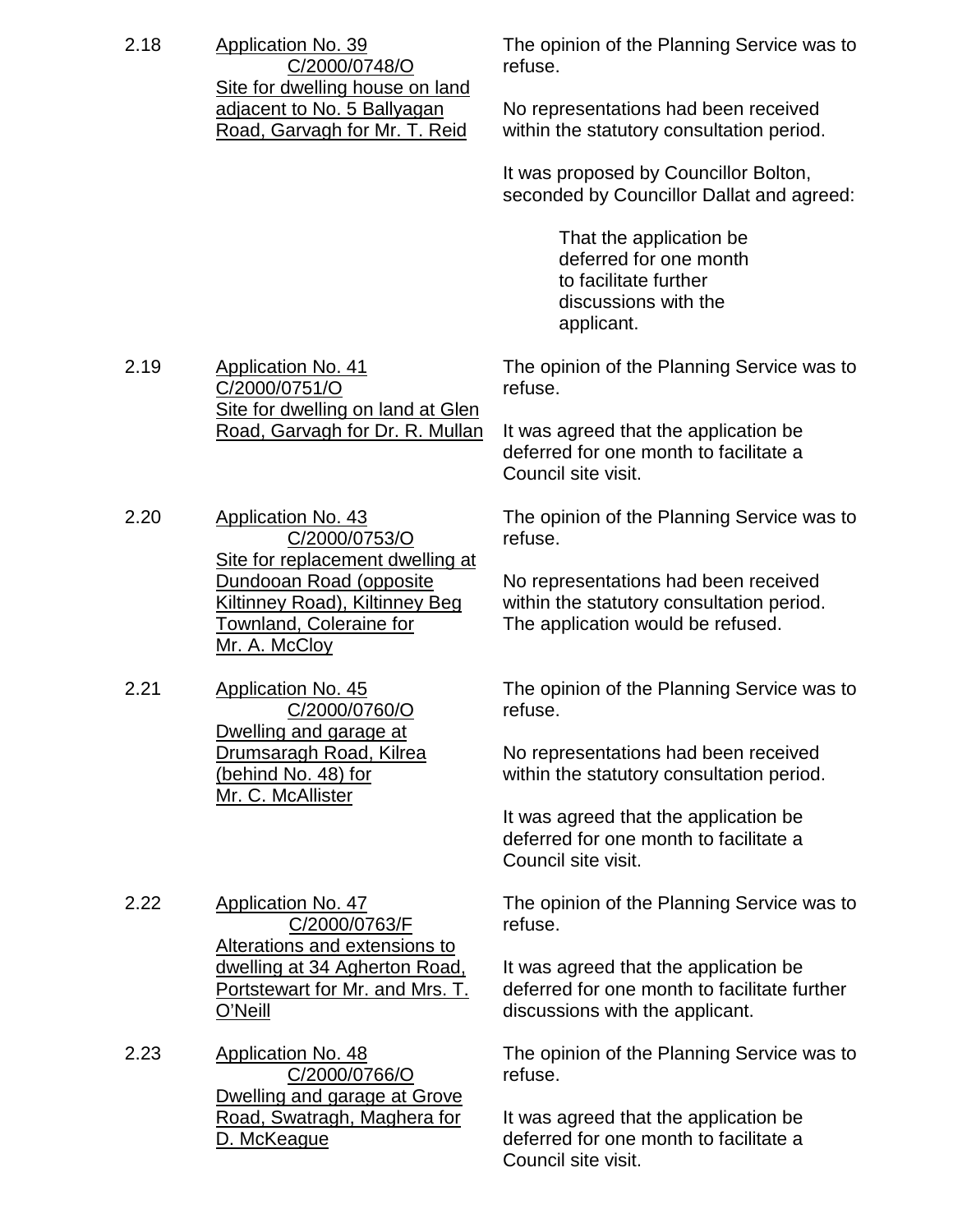- 2.24 Application No. 50 C/2000/0768/O Site for replacement dwelling at 15 Mayoghill Road, Garvagh, Coleraine for Mr. J. Stewart
- 2.25 Application No. 52 C/2000/0772/O Site for dwelling (renewal) on land at Magheramore Road, Garvagh for Mr. White
- 2.26 Application No. 54 C/2000/0775/O Site for dwelling at site adjacent to Ballyhackett Riding School for Mr. M. O'Kane
- 2.27 Application No. 63 C/2000/0793/F Erection of 4 no. apartments (redevelopment) at 45 Portstewart Road, Coleraine for A M C Developments
- 2.28 Application No. 68 C/2000/0800/F Provision of 7 no. additional static caravan sites to existing caravan park at Bellemont Caravan Park, adjacent to 10 Islandtasserty Road, Coleraine for Mr. G. Auld

The opinion of the Planning Service was to approve.

No representations had been received within the statutory consultation period and the application would be approved.

The opinion of the Planning Service was to approve.

No representations had been received within the statutory consultation period and the application would be approved.

The opinion of the Planning Service was to refuse.

It was agreed that the application be deferred for one month to facilitate a Council site visit.

The opinion of the Planning Service was to refuse.

It was agreed that the application be deferred for one month to facilitate further discussions with the applicant.

The opinion of the Planning Service was to refuse.

It was agreed that the application be deferred for one month to facilitate a Council site visit.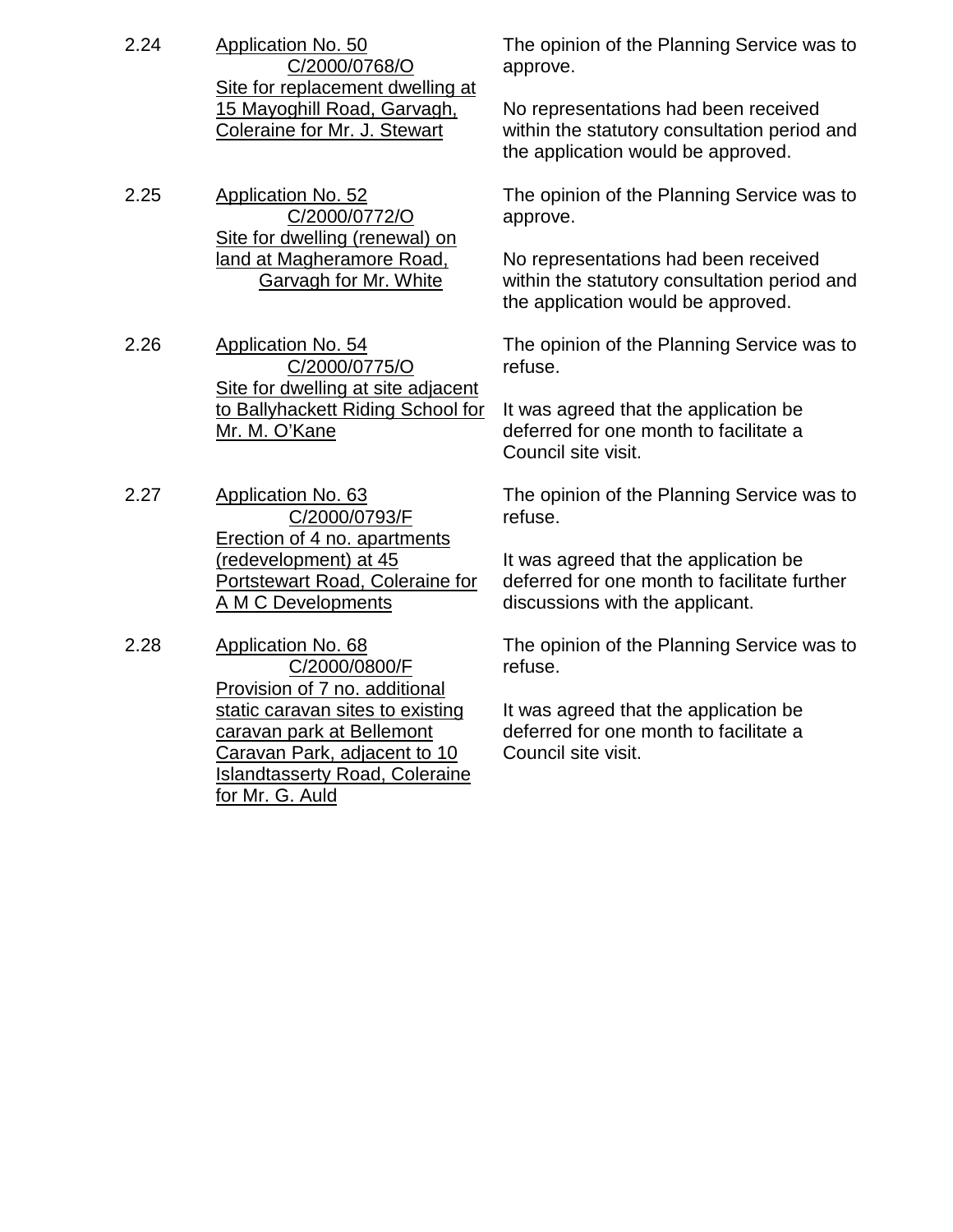- 2.29 General Matters (a) Development Old brickworks, Aghadowey;
	- (b) Building Agherton Village, Portstewart;
	- (c) Encroachment Development/Northern Counties Site, Mark Street, Portrush;
	- (d) Apartment development Seaport Avenue, Portballintrae;
	- (e) Enforcement Action Development/ West Strand Road, Portrush – Seaport Investments;
	- (f) Removal of mature trees/hedgerow Caldwell Park, Portrush;
	- (g) Neon sign Donaghy's Chemist, The Promenade, Portstewart;
	- (h) Height of building Bayview Hotel, Portballintrae.

# **3.0 CONGRATULATIONS**

The Chairman extended congratulations and best wishes to Mr. G. Scott on his new position with the Planning Appeals Commission. Members asked to be associated with these remarks.

Mr. Scott thanked members for their kind remarks.

### **4.0 ARCHDEACON KEN CLARKE**

It was agreed that the Town Clerk and Chief Executive write a letter congratulating Archdeacon Ken Clarke, St. Patrick's Parish Church, Coleraine on his appointment as Bishop of Kilmore, Elphin and Ardagh.

#### **5.0 APPLICATION NO. C/00/0193 CHANGE OF USE FROM AMENITY AREA TO DECANT SITES AT BEECH DRIVE/MAPLE DRIVE/ BEECH AVENUE AND THE GREEN AREA AT LABURNUM PLACE, COLERAINE**

Read letter from the Planning Service, Chief Executive's Office, regarding the above application which had been referred to the Management Board for consideration.

Following discussion between the Planning Service and NI Housing Executive an amended proposal had been readvertised and neighbours renotified. No additional written representations had been received.

The Management Board had now fully investigated the case and had concluded that planning permission should be granted.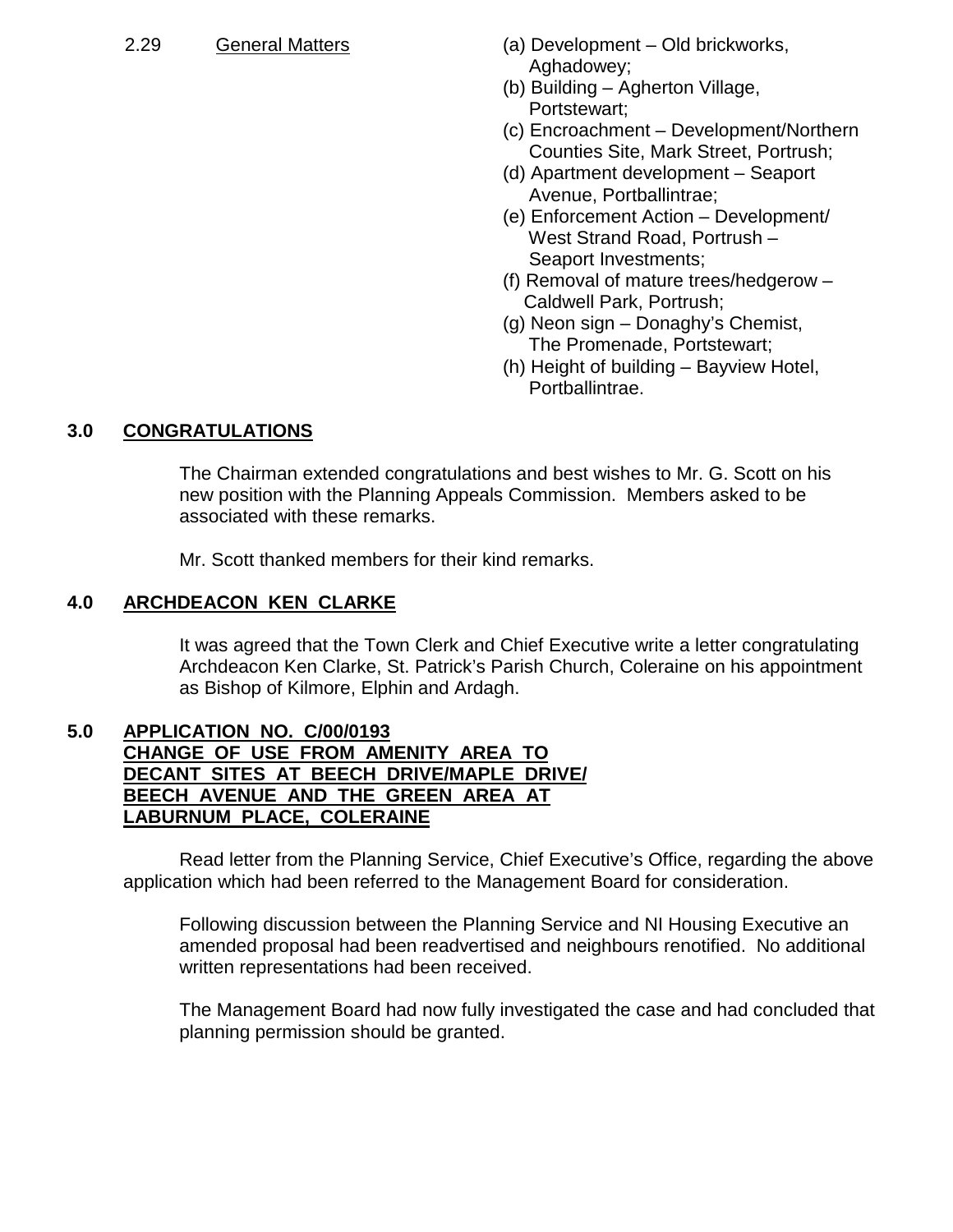### **POLICY AND DEVELOPMENT COMMITTEE**

### **21st November, 2000.**

**Present:** Councillor D. D. Barbour, in the Chair

The Mayor, Councillor E. A. Johnston (Mrs.)  $($  Items  $9.0 - 26.0)$ 

The Deputy Mayor, Councillor B. E. Dempsey (Mrs.)

#### **Aldermen**

C. S. Alexander (Ms.) W. J. McClure P. E. A. Armitage (Mrs.) W. J. Watt W. H. King

#### **Councillors**

- E. T. Black (Mrs.) G. L. McLaughlin R. S. Bolton R. A. McPherson J. M. Bradley W. Mathews (Items 2.1 – 26.0) E. M. Mullan O. M. Church (Mrs.) (Items  $1.0 - 9.0$ ) W. T. Creelman E. O'Hara J. J. Dallat R. D. Stewart N. F. Hillis
	-

### **Officers in**

**Attendance:** Town Clerk and Chief Executive, Director of Corporate Services, Head of Development Services (Items 1.0 – 4.1), Rural and Community Business Project Officer (Items 2.4 – 4.1), Finance Officer (Items 1.0 – 2.6), Personnel Officer (Items 1.0 – 8.0), Policy Development Officer, Principal Administrative Officer and Administrative Assistant

**Apology:** Councillor McClarty

#### **1.0 WELCOME**

The Chairman welcomed members to the first meeting of the Policy and Development Committee in the new civic offices.

# **2.0 CORPORATE SERVICES REPORT**

The Report of the Director of Corporate Services was considered (previously supplied).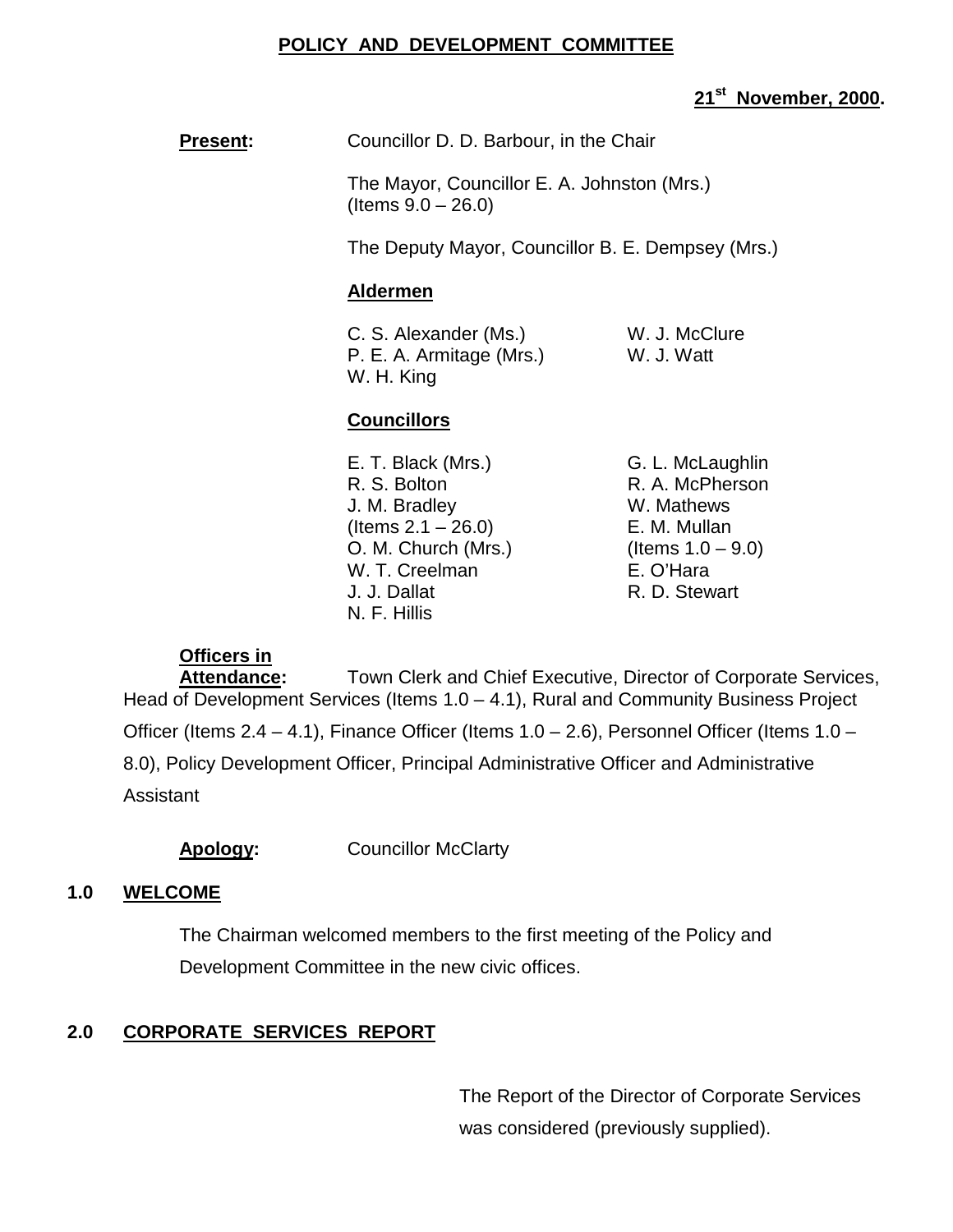Matters arising:

2.1 Rural and Community Business Following discussion it was proposed by Project Officer Councillor Mullan and seconded by Alderman

Ms. Alexander:

That the post of Rural and Community Business Project Officer be made permanent from 27<sup>th</sup> November, 2000 and Ms. K. McFaul be confirmed in this permanent post.

On being put to the meeting the proposal was carried, sixteen members voting in favour.

2.2 Accounts Committee noted that creditors' payments, as per lists circulated, had been issued as follows:

> **Revenue A/C - £886,385.25 Capital A/C - £351,932.36**

2.3 Capital Programme Committee noted the contents of the Capital 2001 – 2006 Programme 2001 – 2006 (previously supplied) as amended following the October meeting of Council.

| 2.4 | Annual Report and  | Consideration was given to the 1999/2000 |
|-----|--------------------|------------------------------------------|
|     | Accounts 1999/2000 | Annual Report and Accounts (previously   |
|     | supplied).         |                                          |

The Finance Officer elaborated on the contents of the report and answered members' questions.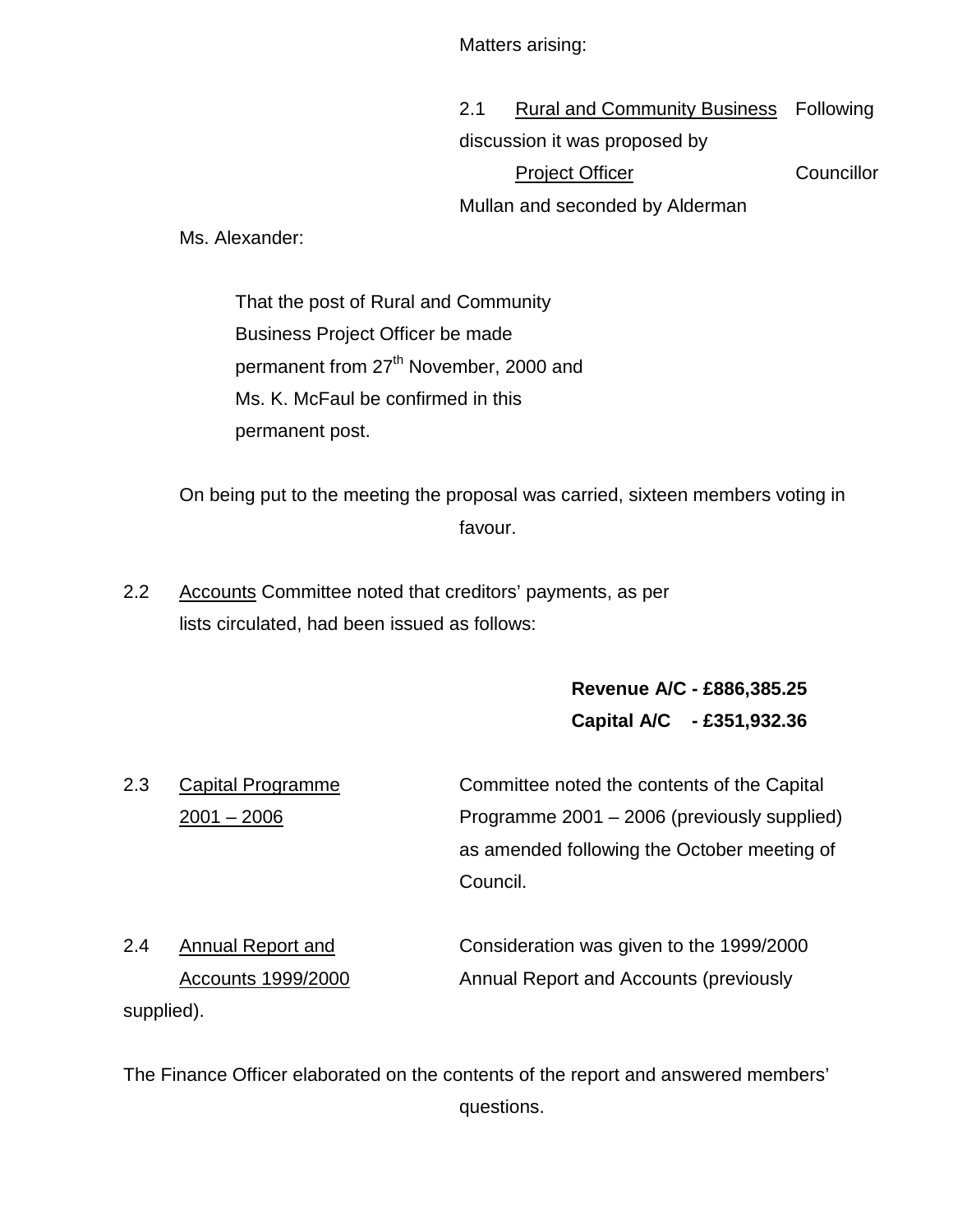The Director of Leisure Services would provide information at the December meeting of the Leisure and Environment Committee regarding the decline in numbers using Coleraine Leisure Centre.

### **Personnel**

| 2.5 | <b>New Appointment</b> | The following appointment had been              |
|-----|------------------------|-------------------------------------------------|
|     |                        | made in                                         |
|     |                        | accordance with the Local                       |
|     |                        | <b>Government Staff</b>                         |
|     |                        | Commission's Code of Procedure on Recruitment   |
|     |                        | and Selection:                                  |
|     |                        |                                                 |
|     |                        | <b>Chief Executive's Department</b>             |
|     |                        |                                                 |
|     |                        | Tourism and Marketing Assistant (New Post) -    |
|     |                        | Miss V. E. Hunter                               |
|     |                        |                                                 |
| 2.6 | 37 Hour Working Week   | Committee noted information, as detailed in     |
|     |                        | the                                             |
|     |                        | report, regarding the commencement of a 37 hour |
|     |                        | working week for certain salaried staff.        |
|     |                        |                                                 |

### **3.0 LAND AND PROPERTY**

The Report of the Principal Administrative Officer on Land and Property was considered (previously supplied).

Matters arising:

| 3.1 | Shop Unit - North Pier - | The Valuation and Lands Agency had                              |
|-----|--------------------------|-----------------------------------------------------------------|
|     |                          | reached                                                         |
|     | Portrush Harbour         | agreement with the tenant, Mr. W.                               |
|     |                          | Verner, for a                                                   |
|     |                          | new lease of the shop unit at North Pier, Portrush              |
|     |                          | Harbour for the three year period from 1 <sup>st</sup> January, |
|     |                          | 2001 at an annual rent of £1,550.                               |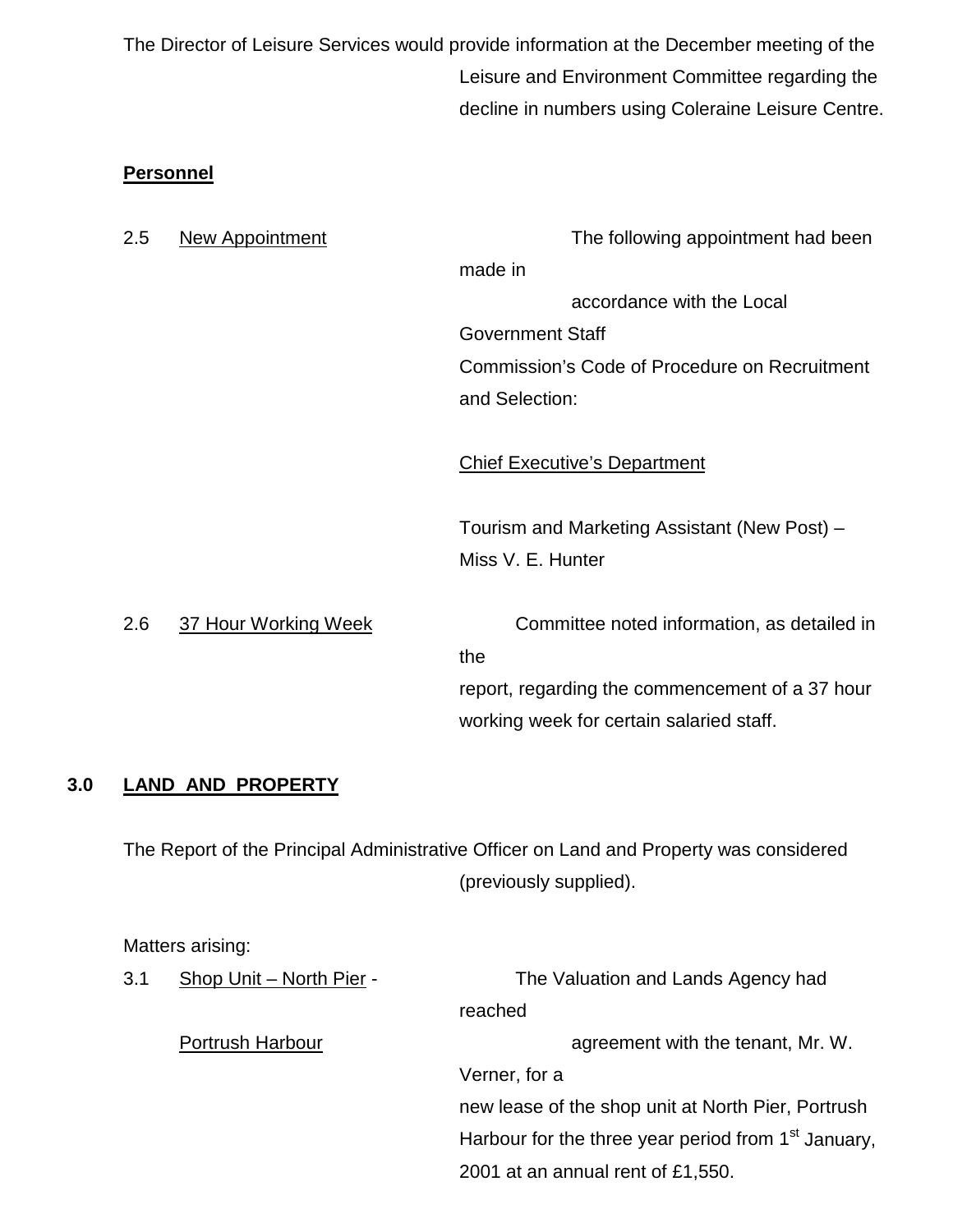Council is recommended to agree this revised rental.

3.2 Proposed Hotel The Valuation and Lands Agency had reached

> Accommodation – McLaughlin's agreement with Mr. D. McLaughlin regarding Bar, Ballyreagh Road, Portrush the premium to lift the restrictive covenant on an area of land comprising 123.4  $m<sup>2</sup>$  to facilitate the proposed Travel Lodge.

Council is recommended to accept the premium of £15,000.

3.3 Land at the Rear of Portmore Messrs. McKay Property Services had requested Road, Portstewart permission to:

- (a) divert a new storm sewer across land owned by Council into the sea;
- (b) make a new connection to a foul sewer manhole already located on Council land.

Council is recommended to grant permission subject to agreement on an appropriate premium to be assessed by the Valuation and Lands Agency.

3.4 The Market Yard – Coleraine Reported that Roads Service had requested permission to use the Market Yard for temporary car parking over the Christmas period, as in previous years.

Council is recommended to agree.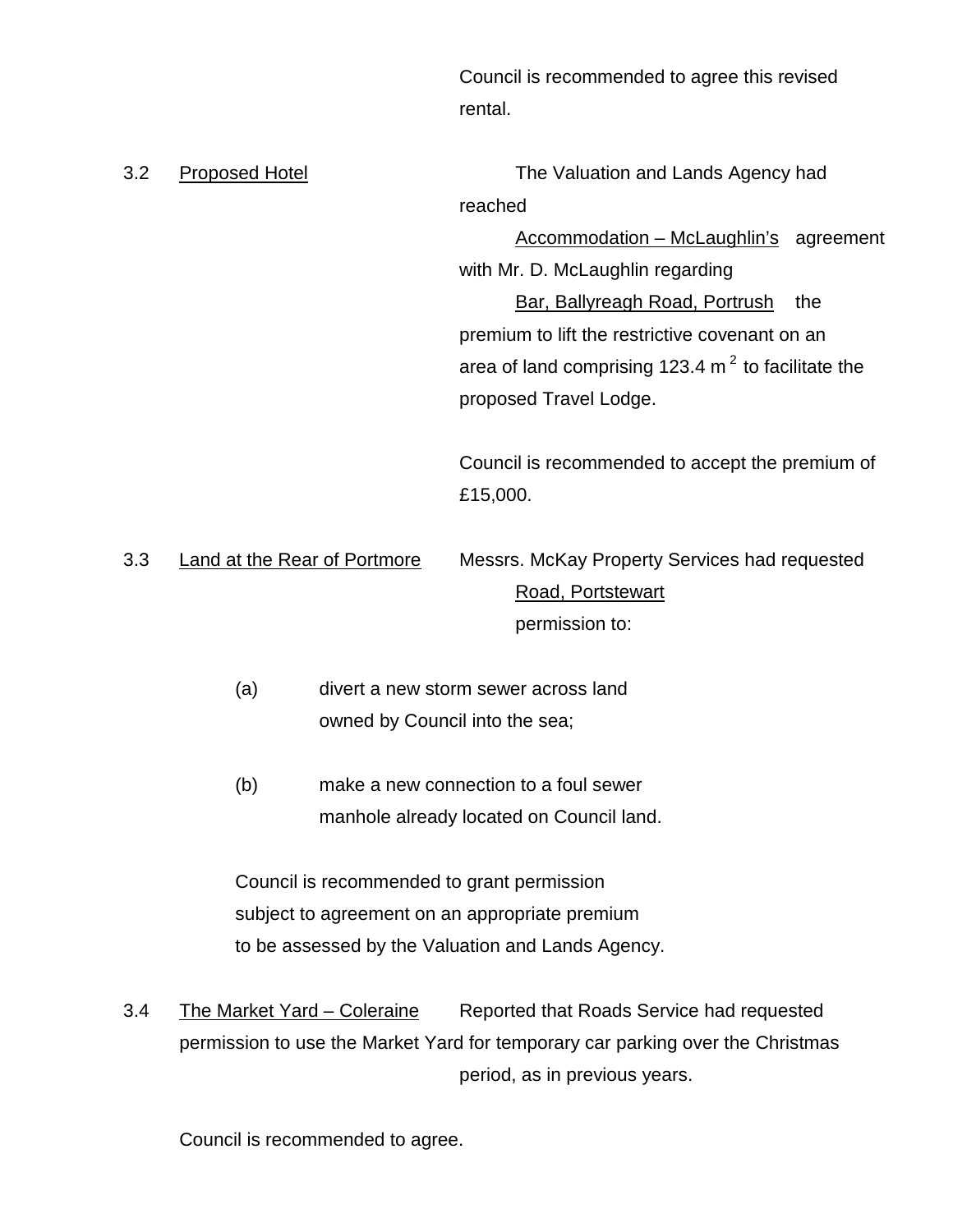#### **4.0 DEVELOPMENT SERVICES REPORT**

The Report of the Head of Development Services was considered (previously supplied).

Matters arising:

4.1 Leader+ and the Future of The Chairman welcomed Mrs. A. Clyde, Chair of COLLAGE The Coleraine Local Action Group for Enterprise (COLLAGE) and Ms. K. McFaul, Rural and Community Business Project Officer, who were in attendance to address Committee on the new Leader+ Programme and the existing Leader II initiatives. Committee noted that the new round of funding for rural development would be available under a new Leader+ initiative. A submission had been made to the Department in the form of a business plan/proposal based on a regional approach (paper circulated).

The representatives elaborated on this topic and gave a resumé of existing Leader II initiatives (COLLAGE Annual Report 1999-2000 circulated).

Discussion ensued during which the representatives answered members' questions.

Council is recommended to continue to support the proposed regional approach regarding Leader+.

The Chairman thanked Mrs. Clyde and Ms. McFaul for attending after which they withdrew.

# **5.0 NOTICE OF MOTION**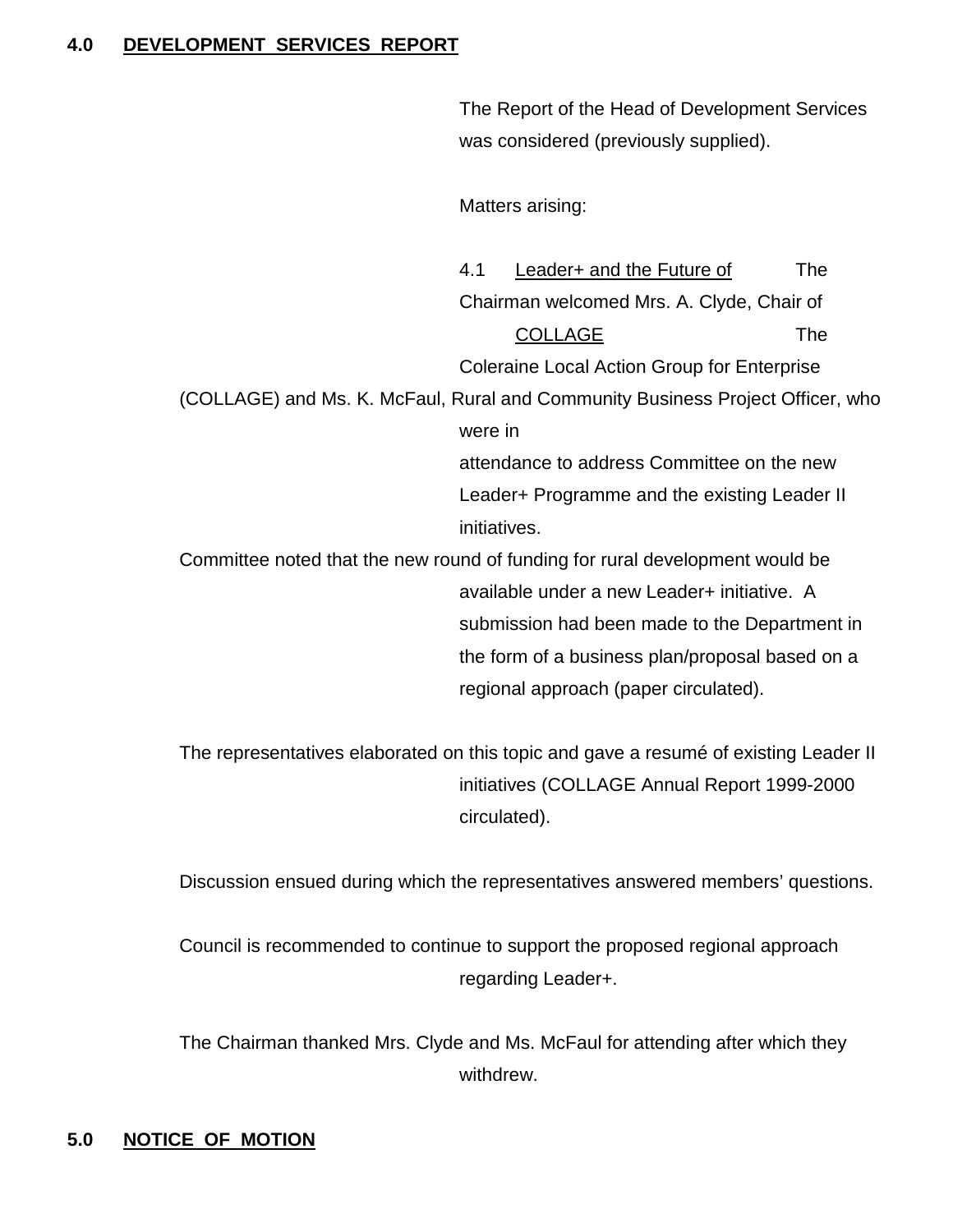The undernoted Notice of Motion had been submitted by Councillor Mathews:

"That Coleraine Borough Council is extremely concerned at the proposal to increase the regional rate by 8% in the next financial year.

Council believes that this increase is an unfair demand on the rates and shows little regard for the ability of individuals to pay.

Council resolves to write to the First Minister, Deputy First Minister and the Minister for Finance and Personnel to inform them of this concern."

Councillor Mathews proposed and spoke on the above Motion which was seconded by Alderman Watt.

Following discussion it was unanimously recommended that Council adopt the Motion.

# **6.0 ACUTE HOSPITALS REVIEW**

Recommended:

That a Special Meeting of Council be held at 7.00 p.m. on Thursday,  $7<sup>th</sup>$  December, 2000 to consider the Acute Hospitals Review.

# **7.0 NORTHERN IRELAND EXECUTIVE - DRAFT PROGRAMME FOR GOVERNMENT**

Consideration was given to the Northern Ireland Executive's Draft Programme for Government (previously supplied).

Following discussion it was agreed that the draft programme be considered at the December meeting of Committee.

# **8.0 CONSULTATION PAPER ON SCHOOL PERFORMANCE TABLES**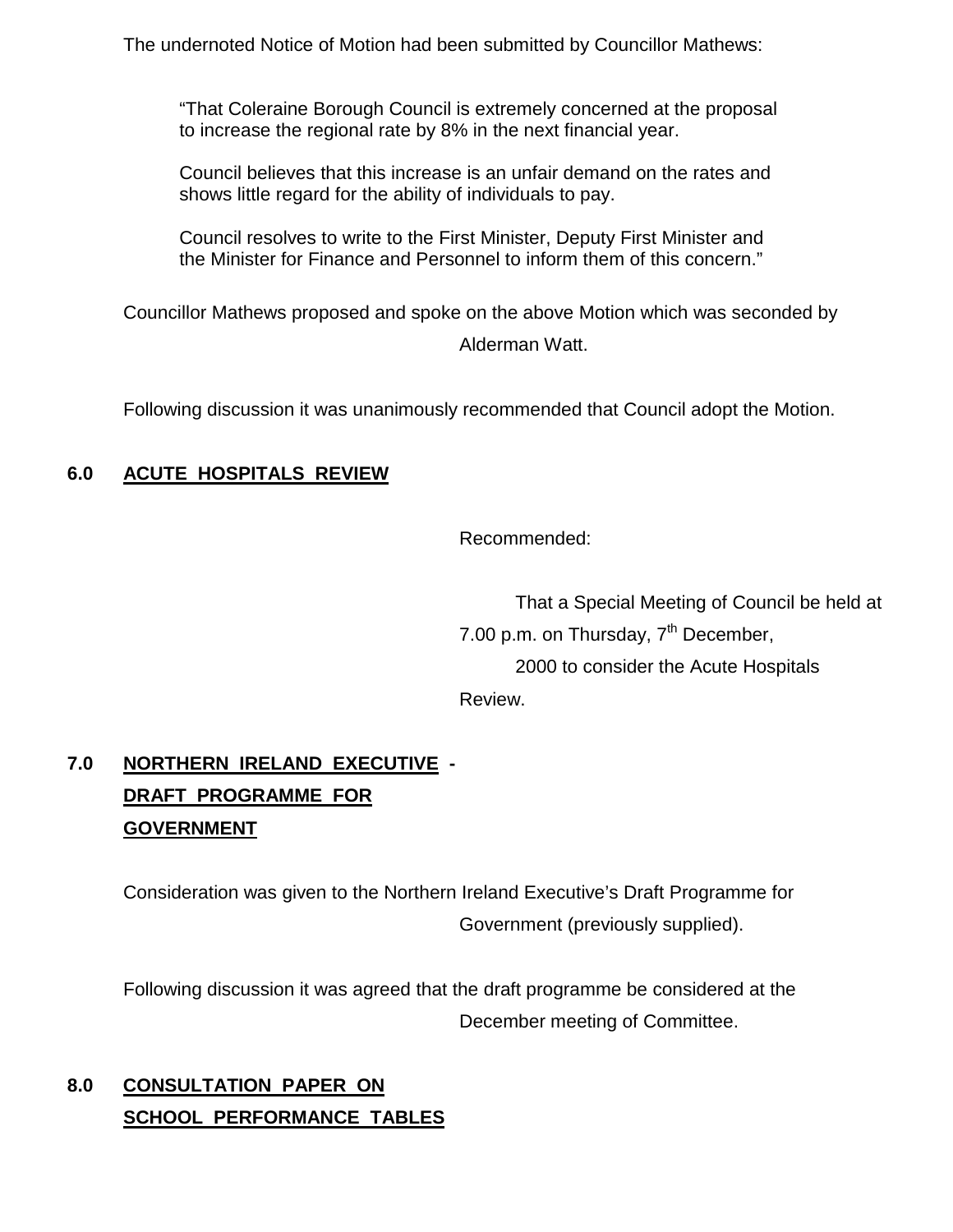Consideration was given to the Department of Education's consultation paper (previously supplied) on the future of School Performance Tables.

Following a full discussion it was recommended that Council advise the Department that it was not convinced of the value of school league performance tables.

# **9.0 REVIEW BODY ON "POST PRIMARY EDUCATION"**

Consideration was given to a letter (previously supplied) from the Review Body on "Post Primary Education" inviting Council's comments on the issues raised by the review.

Following discussion it was agreed that this topic be considered at the Special Meeting of Council to be held on Thursday,  $7<sup>th</sup>$  December, 2000.

# **10.0 COMMUNITY SAFETY CONFERENCE - 30TH NOVEMBER, 2000**

Reported that a conference on Community Safety organised by the Chief Executives' Forum would be held on Thursday, 30<sup>th</sup> November, 2000 at the Ross Park Hotel, Kells, Co. Antrim.

Recommended:

That Councillors Barbour, Bradley and Mrs. Church, the Town Clerk and Chief Executive and Policy Development Officer attend this conference.

# **11.0 HOUSING ESTATES PROJECT**

Reported that the Housing Estates Project, which was funded by Coleraine Borough Partnership, had enquired about the possibility of acquiring two of the portacabins at Council's former offices for use by community groups at Drumadragh and Moneydig.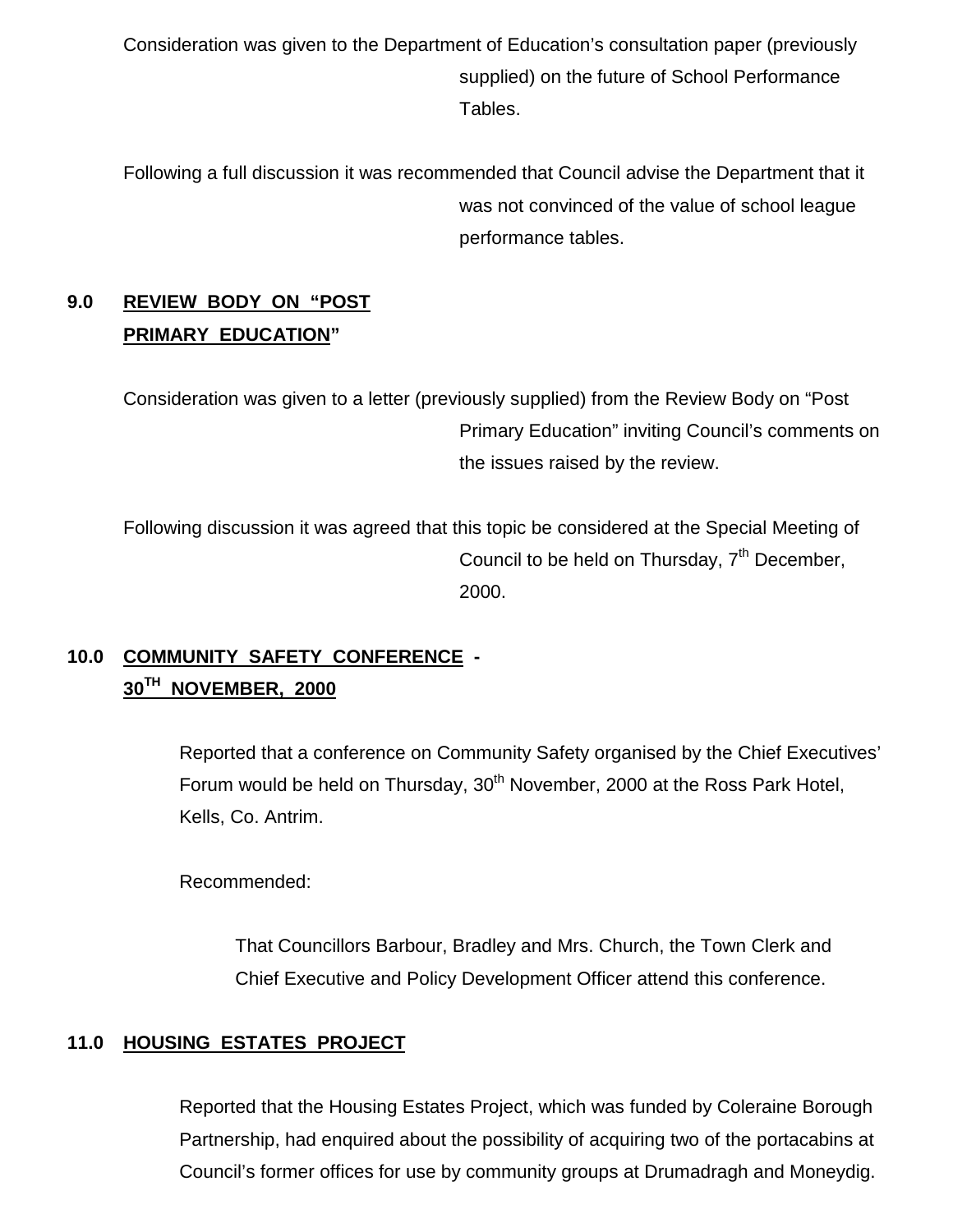Following discussion it was recommended:

That Council decline the request as the portacabins were required for use at other Council facilities.

# **12.0 NATIONAL ASSOCIATION OF COUNCILLORS - N.I. REGION - CONFEDERATION OF EUROPEAN COUNCILLORS**

Reported that correspondence had been received from the regional secretary of the National Association of Councillors – N.I. Region regarding the establishment of a Confederation of European Councillors.

Council was asked to nominate a member to attend the inaugural meeting of the Confederation to be held in Brussels on 29<sup>th</sup> January, 2001.

Following discussion it was recommended:

That Councillor McLaughlin be nominated to attend the inaugural meeting of the Confederation.

# **13.0 CUSTOMER SATISFACTION SURVEY**

Reported that the Department of the Environment had commissioned a public survey of more than 10,000 residents in the Province on behalf of District Councils. The survey which would be carried out by Belfast based Research and Evaluation Services (RES) had been compiled in accordance with proposals developed by the Best Value Customer Survey Development Group.

This Group had comprised Council officials, Councillor representation, D.o.E. officials and other interested parties.

Noted.

### **14.0 NORTHERN IRELAND**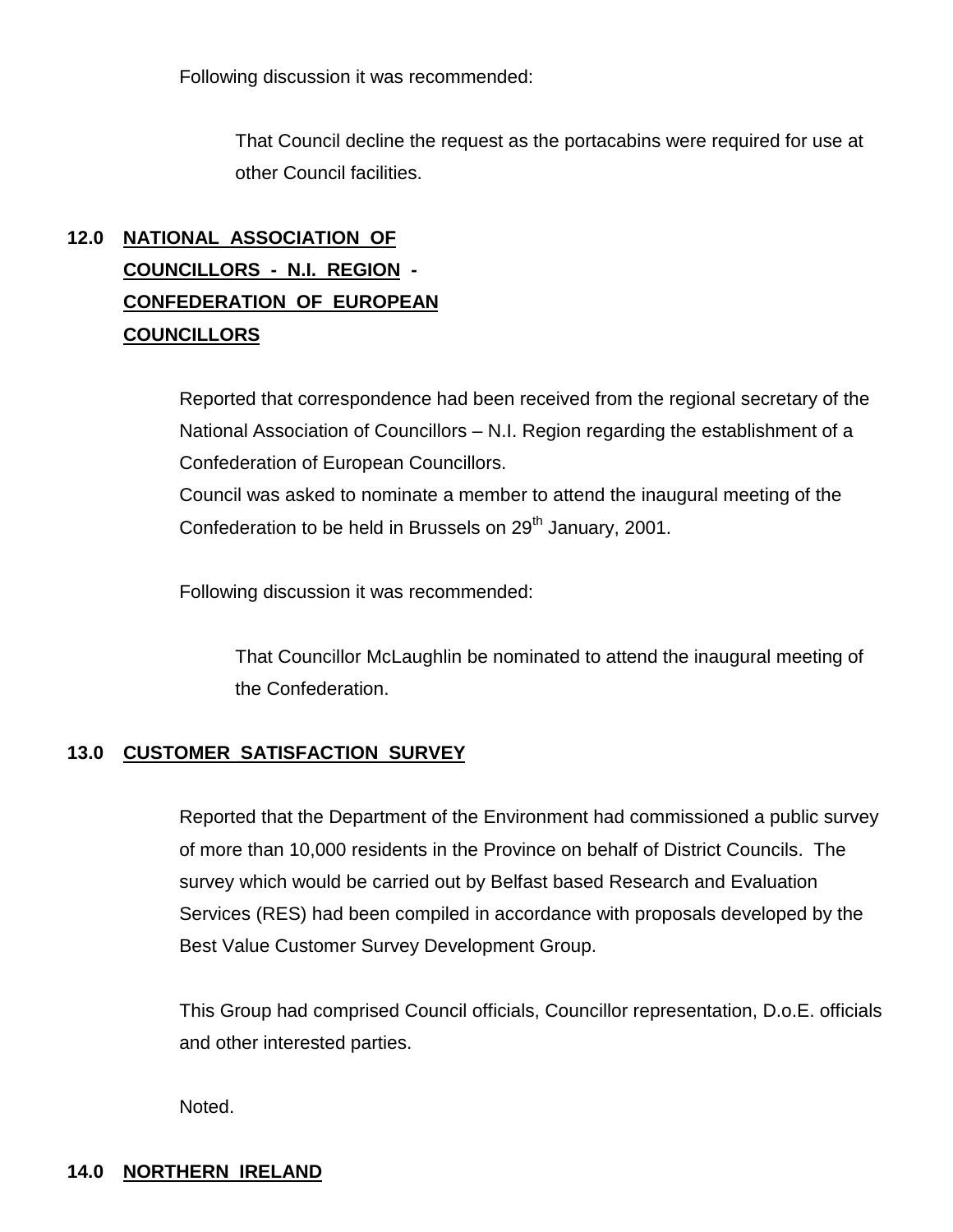#### **PLACE-NAME PROJECT**

Read letter from the Northern Ireland Place-Name Project seeking Council's support for their proposed funding application to the Heritage Lottery Fund for the compilation of a data base of townland names.

Council is recommended to support this project.

### **15.0 NORTHERN IRELAND ELECTRICITY**

Read letter from the Managing Director of Northern Ireland Electricity advising of the establishment of a hotline number for use by elected representatives.

Northern Ireland Electricity's local Area Manager would be attending the December meeting of the Leisure and Environment Committee.

Noted.

#### **16.0 COLERAINE HOSPITAL**

Read letter from the Chief Executive, Causeway Health and Social Services Trust in reply to Council's letter seeking clarification on the extent of the lands at Coleraine Hospital being offered for sale.

The Elderly Care Unit with 36 beds was being replaced in the new hospital with appropriate rehabilitation services for all inpatients. Community rehabilitation services would be provided in localised accessible venues.

Noted.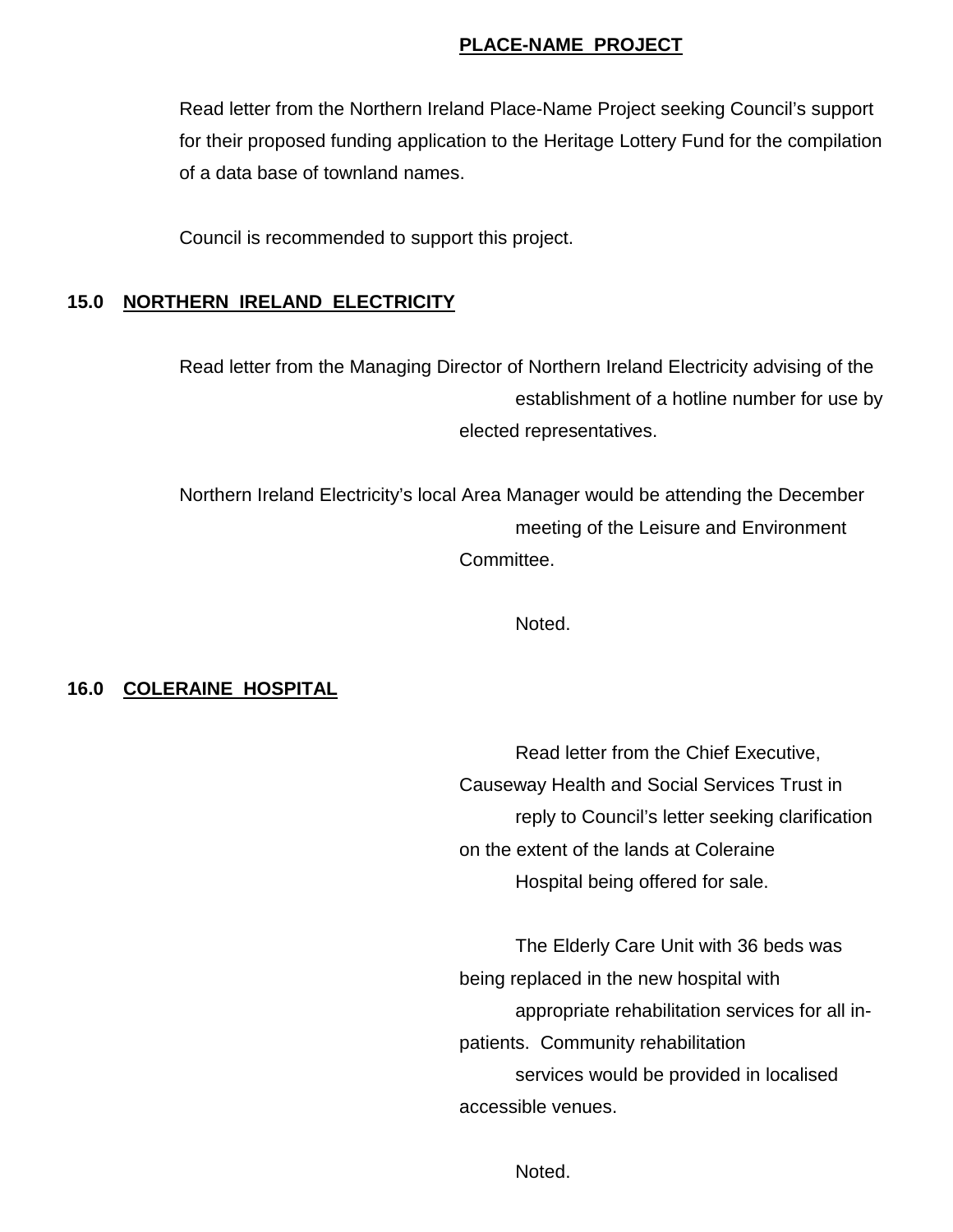# **17.0 COLERAINE CITIZENS' ADVICE BUREAU**

Tabled:

Annual Report 1999 – 2000.

# **18.0 NORTHERN IRELAND HUMAN RIGHTS COMMISSION**

Tabled:

- (a) First Annual Report 1999/2000;
- (b) Strategic Plan 2000 2002.

### **19.0 RENT ASSESSMENT PANEL**

Tabled:

Annual Report 1999 – 2000.

# **20.0 NORTHERN IRELAND ASSOCIATION OF CITIZENS' ADVICE BUREAUX**

Tabled:

Annual Review 1999 – 2000.

# **21.0 ENTERPRISE ULSTER**

Tabled:

Annual Report 1999/2000.

#### **22.0 NEW OPPORTUNITIES FUND**